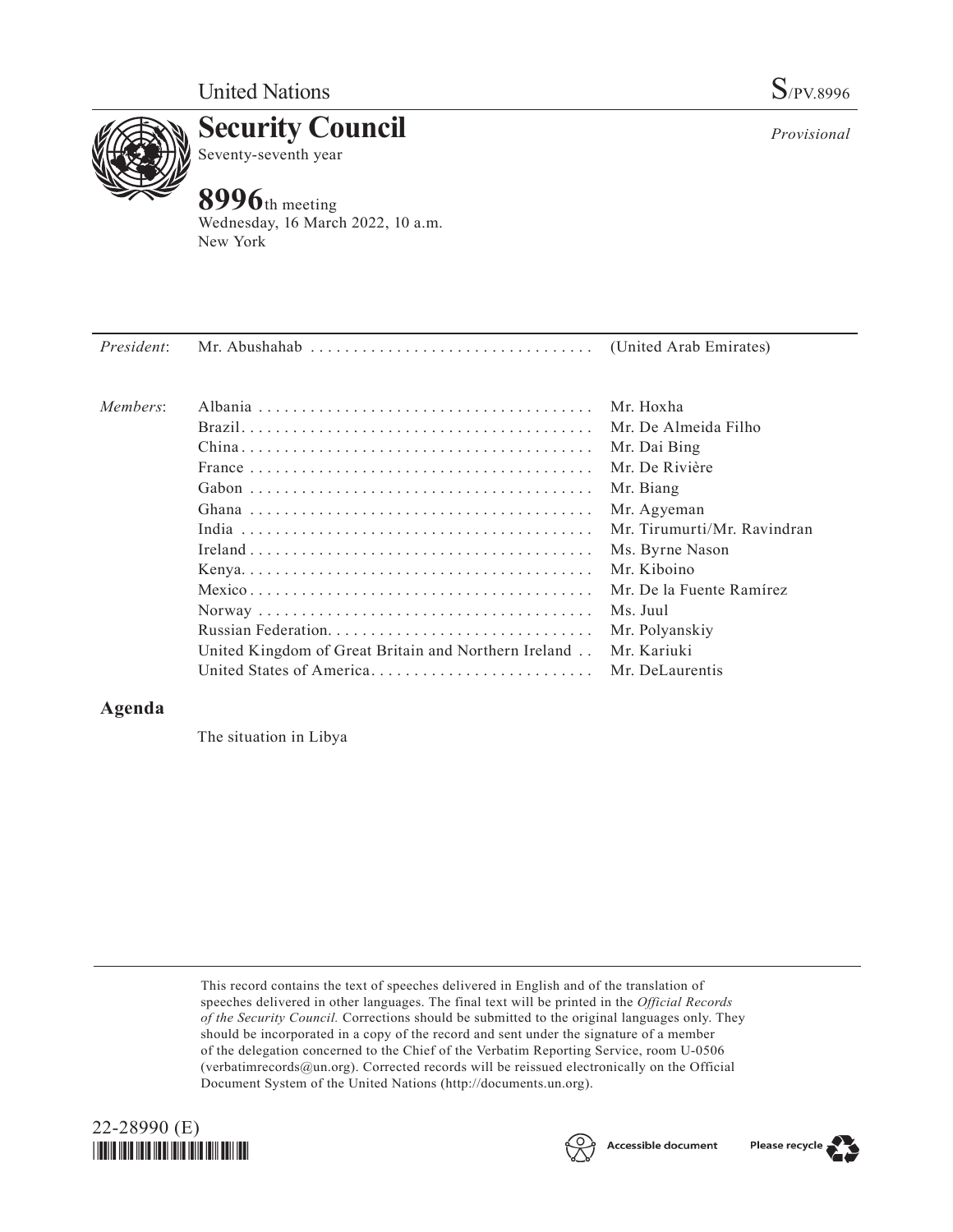*The meeting was called to order at 10.10 a.m.*

#### **Adoption of the agenda**

*The agenda was adopted.*

## **The situation in Libya**

**The President** (*spoke in Arabic*): In accordance with rule 37 of the Council's provisional rules of procedure, I invite the representative of Libya to participate in this meeting.

In accordance with rule 39 of the Council's provisional rules of procedure, I invite the following briefers to participate in this meeting: Ms. Rosemary DiCarlo, Under-Secretary-General for Political and Peacebuilding Affairs; and Ms. Jazia Jibril Mohammed Shuaiter, civil society briefer.

The Security Council will now begin its consideration of the item on its agenda.

At this meeting, the Security Council will hear briefings by Ms. DiCarlo, Ambassador T. S. Tirumurti, Permanent Representative of India, in his capacity as Chair of the Security Council Committee established pursuant to resolution 1970 (2011), concerning Libya, and Ms. Shuaiter.

I now give the floor to Ms. DiCarlo.

**Ms. DiCarlo**: I thank the President for the opportunity to brief the Security Council on the situation in Libya.

Since my last briefing to the Council on 24 January (see S/PV.8952), there have been several substantial developments in the country. The Libyan executive is facing a crisis that could, if left unresolved, lead to instability and parallel Governments in the country. The United Nations is exerting significant efforts to resolve this crisis. We aim to bring together Libyan stakeholders to agree on a constitutional basis for the holding of elections as soon as possible.

On the economic front, there has been some progress in advancing the reunification of the Central Bank. On the security track, the focus is currently on protecting the work of the 5+5 Joint Military Commission (JMC) from the negative impact of the political crisis and on facilitating progress towards the withdrawal of mercenaries and foreign fighters. Regrettably, the humanitarian and human rights situations continue to be sources of concern.

Allow me to expand on the points just outlined.

Following the postponement of national elections, originally set for December 2021, the House of Representatives and the High State Council focused on appointing a new interim Government. They also agreed to chart a process to amend the 2017 constitutional proposal and to a path towards elections.

On 10 February, the House of Representatives adopted the twelfth constitutional amendment, reportedly after achieving consensus with the High State Council. The process set out in the constitutional amendment calls for the appointment by 24 February by the House of Representatives and the High State Council of a constitutional review committee representing the three regions of Libya. The review committee never materialized.

On 10 February, the House of Representatives, with the endorsement of 52 High State Council members, also designated Mr. Fathi Bashagha, a former Minister for the Interior, to form a new Government, which would be presented to the House of Representatives for a vote of confidence.

The United Nations took note of both the vote on the twelfth constitutional amendment and the designation of a Prime Minister. We advised the House of Representatives that the vote of confidence on the proposed new Government should be transparent and consistent with Libyan laws and regulations. However, on 24 February, the High State Council rejected the formation of a new Government and the twelfth constitutional amendment.

On 1 March, the House of Representatives held a vote of confidence on the new Government. The United Nations received reports that the vote was marred by procedural flaws and threats of violence against some members of the chamber and their families. These shortcomings affected the credibility of the process.

In a statement on 2 March, the Secretary-General expressed concern that the vote fell short of standards of transparency and procedure. On 3 March, members of Mr. Bashagha's Cabinet were nevertheless sworn in by the House of Representatives.

Since the 1 March vote, the situation on the ground has remained relatively calm. However, we have observed increasingly threatening rhetoric, growing political tensions and divided loyalties among the armed groups in western Libya. The Government of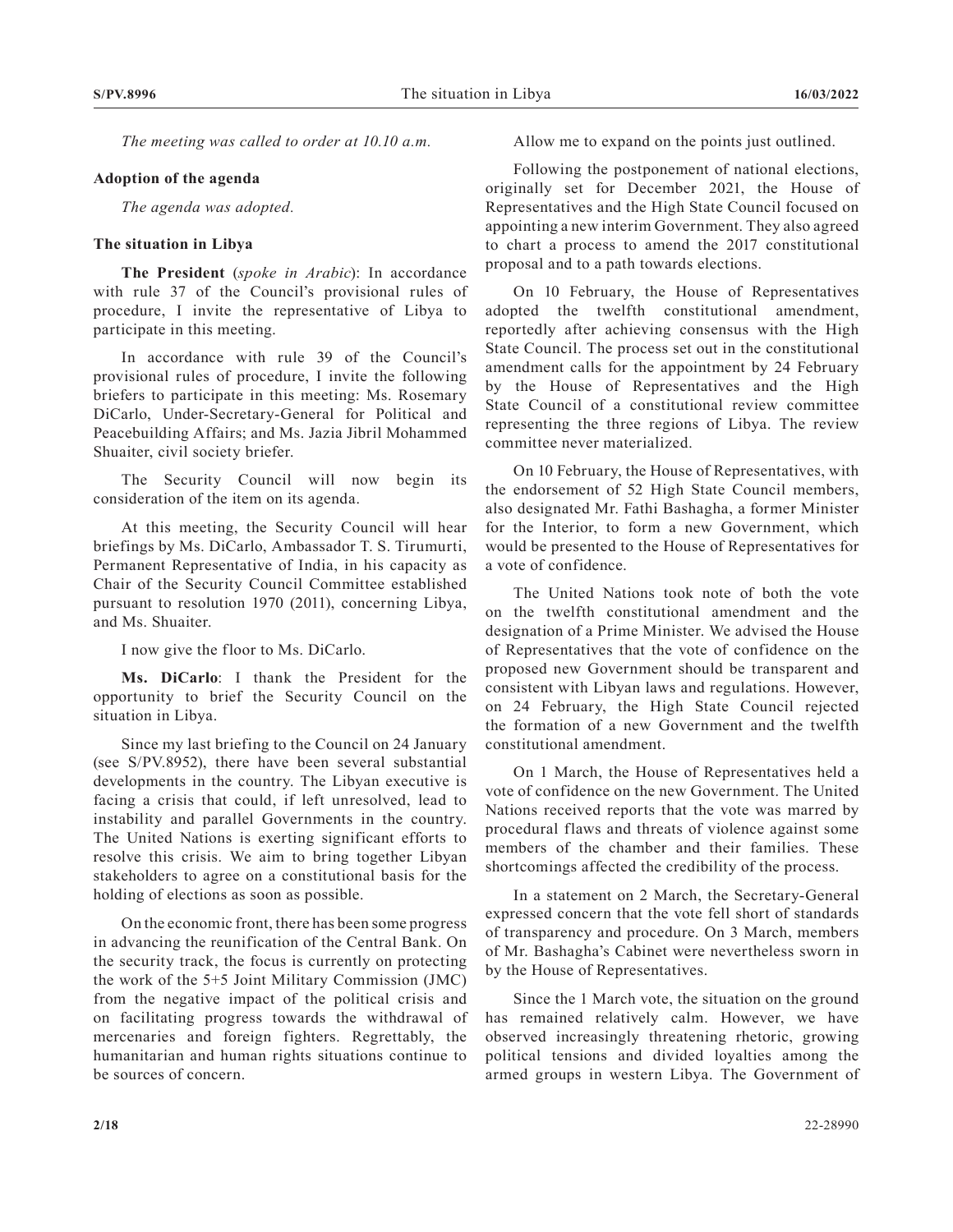National Unity leadership has rejected the legitimacy of the vote, stating that it will only transfer power to an elected Government. Meanwhile, Mr. Bashagha insists he is heading the legitimate Government.

Our priority is to focus on fulfilling the aspirations of the more than 2.8 million Libyans who have registered to vote. They should be able to choose their leaders through credible, transparent and inclusive elections, according to an agreed upon constitutional and legal framework.

The Special Adviser of the Secretary-General, Ms. Stephanie Williams, has continued her consultations with a broad cross-section of Libyan political and security actors and civil society. The United Nations is focusing its efforts on building consensus among Libyan institutions to hold elections as soon as possible. We aim to convene a joint committee of members of the House of Representatives and the High State Council with the objective of achieving agreement by both bodies on a constitutional basis that would lead to elections this year.

On 3 March, Special Adviser Williams invited the Speaker of the House of Representatives and the President of the High State Council to appoint six members each to form that joint committee. The leaders of the House of Representatives and the High State Council responded favourably to the initiative. Yesterday the High State Council nominated its representatives to the joint committee. We expect the House of Representatives to do the same in the coming days to avoid further delays in the process.

I am encouraged by the support the United Nations initiative is receiving from Libyans, but also from the Presidency Council. International partners have also welcomed the initiative. Separately, Special Adviser Williams has offered her good offices to mediate between Mr. Abdul Hamid Mohammed Dbeibah and Mr. Bashagha to overcome the current political impasse.

As long as the stand-off over executive legitimacy continues, Libya could again see two parallel Administrations. That could lead to instability, and possibly unrest, and deal a severe blow to the prospect of elections.

There have been worrisome developments since the vote of confidence that took place in the House of Representatives on 1 March. Local flights between Tripoli and cities in eastern Libya remain suspended,

while, on 9 and 10 March forces in western Libya supporting either side moved towards the capital. Special Adviser Williams engaged both sides and managed to reduce tensions. The United Nations continues to urge both parties to engage in a constructive dialogue to resolve the political impasse and refrain from unilateral actions that could result in further divisions.

On the security track, the 5+5 Joint Military Commission continues to take steps to implement its action plan for the withdrawal of foreign fighters, foreign forces and mercenaries from Libya. The ceasefire monitoring component of the United Nations Support Mission in Libya (UNSMIL) continues to work closely with the JMC to establish an operational hub in Sirte.

Libya's economic sector continues to suffer from a lack of oversight and clarity on public spending. Since there was no approved national budget in 2021, the Central Bank of Libya issued payments for public-sector salaries and subsidies on the basis of the last approved budget. Those payments are being supplemented by extraordinary spending measures requested by the Government of National Unity from the Central Bank.

A controversy over budgetary payments inhibited the functioning of the National Oil Corporation. On 9 January, negotiations between the Government of National Unity and the Petroleum Facilities Guard over non-payment of salaries averted a shutdown of oil production in parts of the country. Despite those concerns, I am nevertheless pleased to report that the Governor and the Deputy Governor of the Central Bank of Libya launched a programme to reunify the institution, based on the recommendations of the independent audit of the Bank in July 2021.

The human rights situation in Libya remains deeply worrisome. UNSMIL observed an increase in hate speech, defamation and threats, as well as incitement to violence and acts of violence against activists, journalists and political actors, including women. State and non-State actors continued to arbitrarily arrest and detain human rights activists. In eastern Libya in particular, national security laws were often arbitrarily applied. Meanwhile, a lack of due process and fair trial standards marred proceedings in military courts.

Migrants and refugees at sea continue to be intercepted by Libyan authorities and transferred to formal and informal detention centres, where they reportedly suffer serious human rights violations.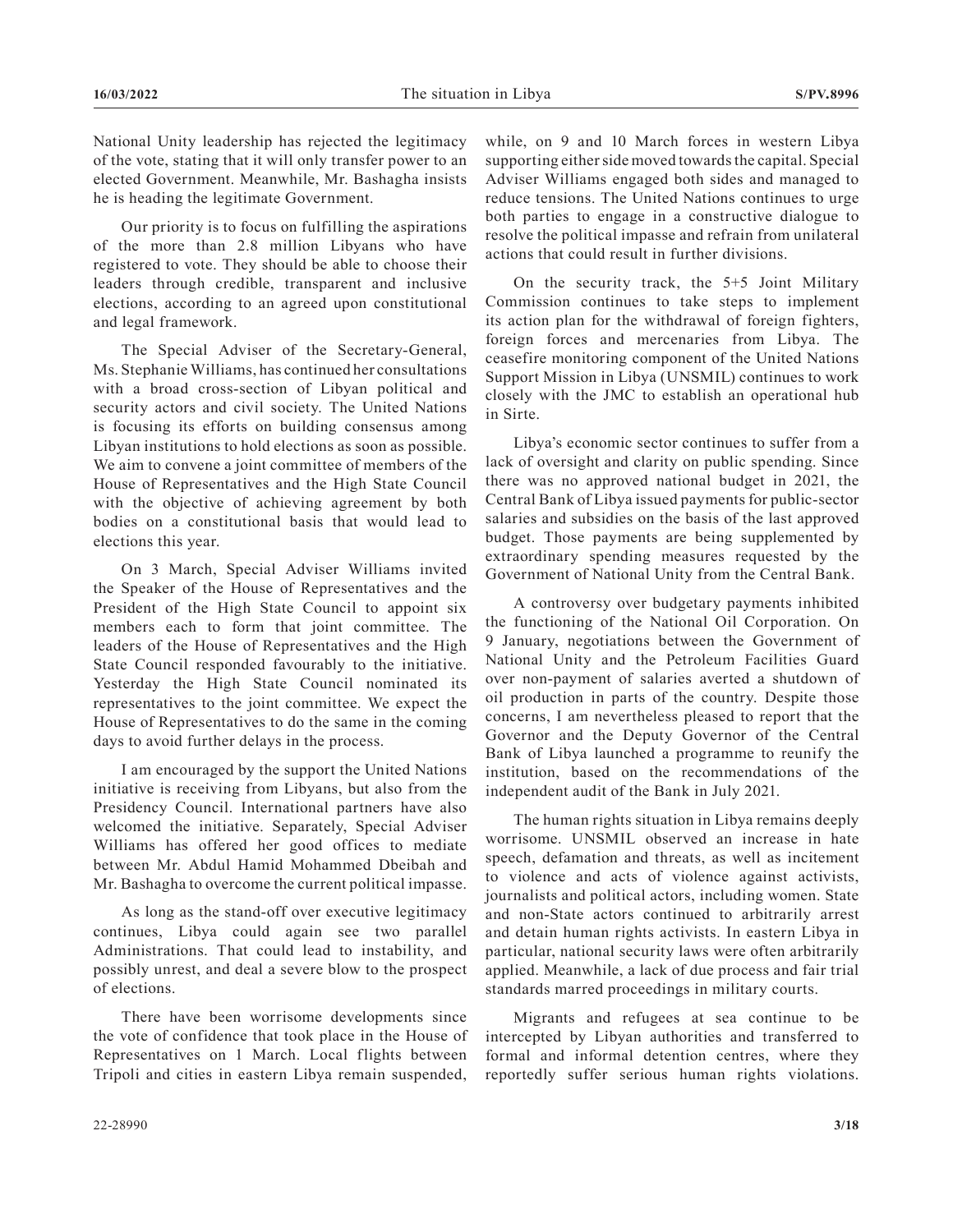Deaths in custody, torture, starvation and extortion also have been reported. The United Nations reiterates its readiness to work with Libyan authorities to strengthen migration governance and border control in line with international law and in cooperation with international partners.

With regard to the humanitarian situation, the United Nations recorded a further decrease in the number of internally displaced persons, from 179,000 at the end of 2021 to 168,000 by 5 March. However, forced evictions by local authorities are a growing concern. The need for durable solutions for the physical, material and legal safety of internally displaced persons remains a top priority.

Libya is now facing a new phase of political polarization. That risks dividing its institutions once again and reversing the gains achieved over the past two years. We know from experience what unilateral actions, divided Government and an unending transition may hold in store for Libya. We remain convinced that credible, transparent and inclusive elections, based on a sound constitutional and legal framework, are the only solution to the current stalemate.

I urge the members of the Security Council to convey this message to the Libyan parties, to call for responsible leadership by the Libyan institutions and to remain united in support of United Nations efforts to assist Libya in its path to becoming a peaceful and stable country.

**The President** (*spoke in Arabic*): I thank Ms. DiCarlo for her briefing.

I now give the floor to Ambassador Tirumurti.

**Mr. Tirumurti**: In accordance with paragraph 24 (e) of resolution 1970 (2011), of 26 February 2011, I have the honour to report to the Security Council on the work of the Committee established by the same resolution. The report covers the period from 25 January to 16 March 2022. The Committee conducted its work using the silence procedure with the aim of facilitating the implementation of the sanctions measures.

Starting with the arms embargo measure, the Committee received a letter from the United Arab Emirates through which it elected to inform the Committee of the transfer of non-lethal material intended solely for security or disarmament assistance to the Libyan Government, pursuant to paragraph 13 (a) of resolution 2009 (2011), as modified by paragraph 10 of resolution 2095 (2013). The Committee is considering an exemption request submitted by Germany, invoking paragraph 13 (b) of resolution 2009 (2011), which pertains to the supply of small arms, light weapons and related materiel, temporarily exported to Libya for the sole use of, inter alia, United Nations personnel. The Committee also responded to a request for guidance from Turkey in relation to the arms embargo, as well as a query from Sri Lanka in connection with the sanctions regime.

In relation to the assets freeze, no negative decision was taken by the Committee in relation to a notification under paragraph 19 (a) of resolution 1970 (2011) submitted by Switzerland. The Committee is considering a notification invoking paragraph 19 (a) of same resolution submitted by Bahrain, which was previously submitted under paragraph 21 of that resolution. The Committee also received a notification submitted by Luxembourg, invoking paragraph 19 (a). No negative decision was taken by the Committee in relation to part of the notified amount, whereas, for the other part, the Committee advised that Luxembourg submit an exemption request under paragraph 19 (b) of the same resolution. The Committee is currently considering responses to letters received from Libya and Belgium on matters related to the frozen assets of the Libyan Investment Authority.

In connection with the measures aimed at preventing the illicit export of petroleum, including crude oil and refined petroleum products from Libya, the Committee received letters from Libya and the Libyan Government focal point, appointed pursuant to resolution 2146 (2014), regarding an alleged attempt to illicitly export crude oil outside the umbrella of the National Oil Corporation. The Panel of Experts on Libya also reported to the Committee on the same matter.

With respect to the sanctions list, the Committee received a delisting request for five individuals submitted by a Member State. The consideration of four requests is ongoing, whereas the fifth request was not approved by the Committee. Separately, the Committee received a fourth communication from the Delisting Focal Point, established pursuant to resolution 1730 (2006), in connection with the delisting request of a listed individual. The Focal Point process is still ongoing. The Committee also updated some identifying information for an individual on its sanctions list.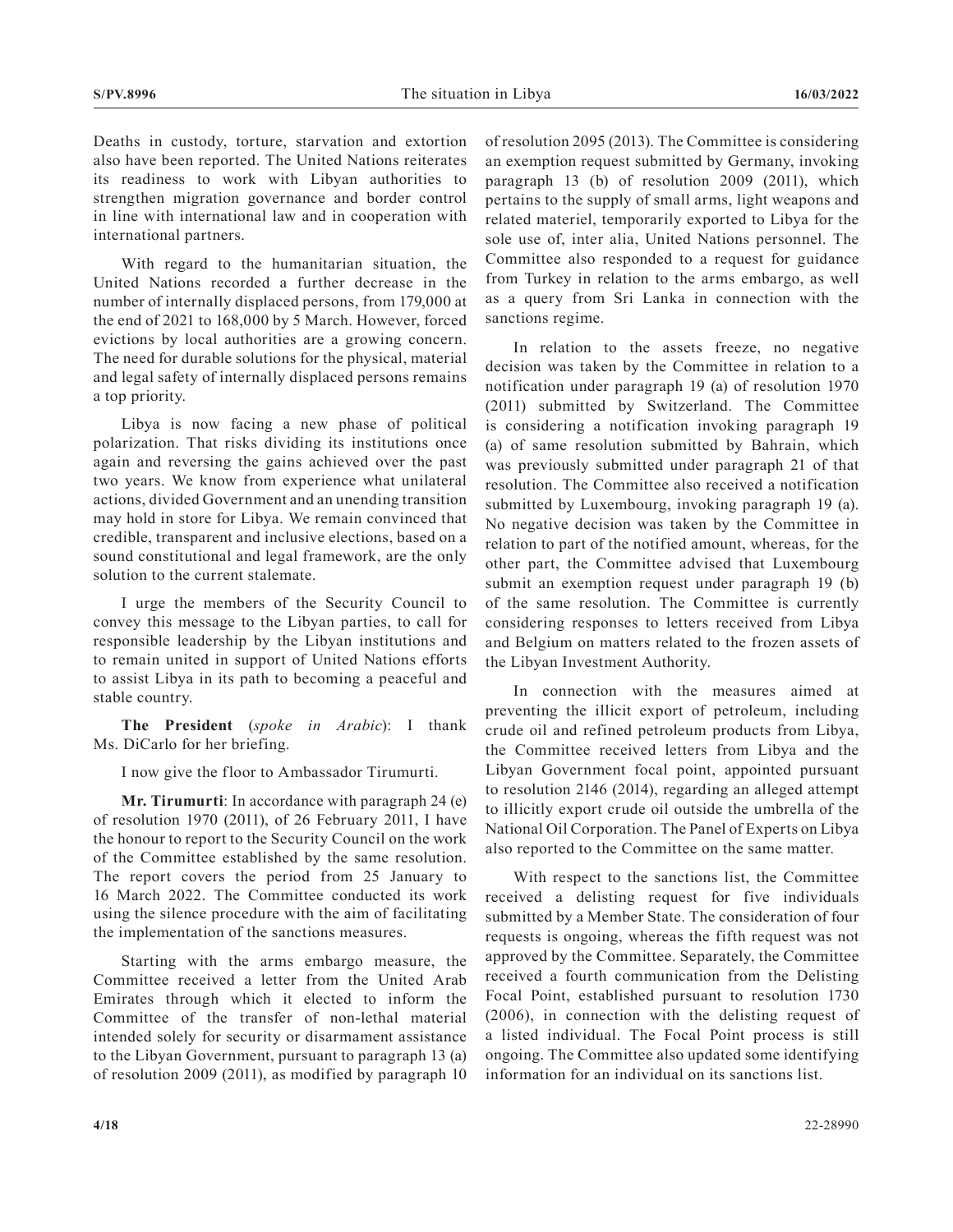As always, I would like to reiterate the Committee's commitment to facilitating the implementation of the measures and contributing to the promotion of peace and stability in Libya.

**The President** (*spoke in Arabic*): I thank Ambassador Tirumurti for his briefing.

I now give the floor to Ms. Shuaiter.

**Ms. Shuaiter** (*spoke in Arabic*): I thank you, Mr. President, for allowing me to participate in this meeting on the situation in Libya. I am a legal academic, a legal activist and a candidate for the upcoming parliamentary elections. I was already honoured to meet members of the Security Council, along with some of my friends from the Libyan Political Dialogue Forum, at the end of November 2020. I join the Council today as a representative of Libyan civil society. In that capacity, I want to convey the concerns and aspirations of the Libyan people at this critical time in the life of the modern Libyan State.

The first concern of the Libyan people is the current developments, the ongoing impasse in the political process and its deviation from its correct path. In that regard, the Libyan people hope that the Security Council will urge that peace and stability be maintained and consensus among all the Libyan political parties be restored, in line with all the resolutions adopted by the Council on the situation in Libya.

It also gives me pleasure to convey the appreciation of the Libyan people for the efforts of the Special Adviser to the Secretary-General on Libya, Ms. Stephanie Williams, to overcome this political impasse through her initiative to support the consensual path between the House of Representatives and the High State Council to agree on a constitutional and legal framework for the upcoming political elections.

The second concern of the Libyan people, which is also of equal importance as the first concern, is to adopt a permanent constitution for the country. All political leaders, whether appointed or elected, could not reach agreement on a consensual constitution. That constitutional impasse led to the prolongation of the transitional period. We have therefore reached this current political impasse at both the executive and the legislative levels.

The Libyan people are being deprived from exercising their inherent right to hold a referendum on the permanent constitution of the country due to the intransigence of all the parties concerned. All rights and freedoms are now up to the legislative and executive authorities, especially given that the Supreme Court has refrained from monitoring the constitutionality of Libyan legislations.

The Libyan people initially look forward to the support of the Security Council in order to move forward towards the adoption of a consensual constitution with democratic and civil provisions that would guarantee their rights and freedoms and allow them to have their voices heard freely and clearly through a referendum to be held shortly.

The third concern of the Libyan people is to renew the legitimacy of the current executive and legislative authorities of the Libyan State. As Council members know, the current legislative authorities lack political legitimacy and societal acceptance, be it the House of Representatives or the State. Consequently, all executive authorities also lack legitimacy. That is because the last elections in which the Libyan people expressed their free will was in 2014 — almost eight years ago. The Libyan people have since lost confidence in all the authorities as they have witnessed wars, divisions and corruption.

The Libyan people are looking forward for the will of more than 2 million registered voters to be respected. They are eagerly awaiting free, inclusive, fair and credible elections, without intimidation by arms or corrupt money. That calls us to renew our request to the Council to support us through the international monitoring of elections, due to be held soon, God willing.

Lastly, one of the most important concerns of the Libyan people, especially civil society, is restoring their rights The Council is aware of the human rights situation in my country. There are many examples of human rights violations — violations of the freedom of expression, the right to life and physical safety, as well as extrajudicial detentions, hate speech and many others.

I will focus on violations of women's rights, which have, on the whole, regressed significantly in the most recent period. The Constitutional Committee has failed to establish a women's council and to ensure a gender perspective. The current legislative authority is also delaying the enactment of a bill — submitted by many women with great expertise and supported by the United Nations Support Mission in Libya — to protect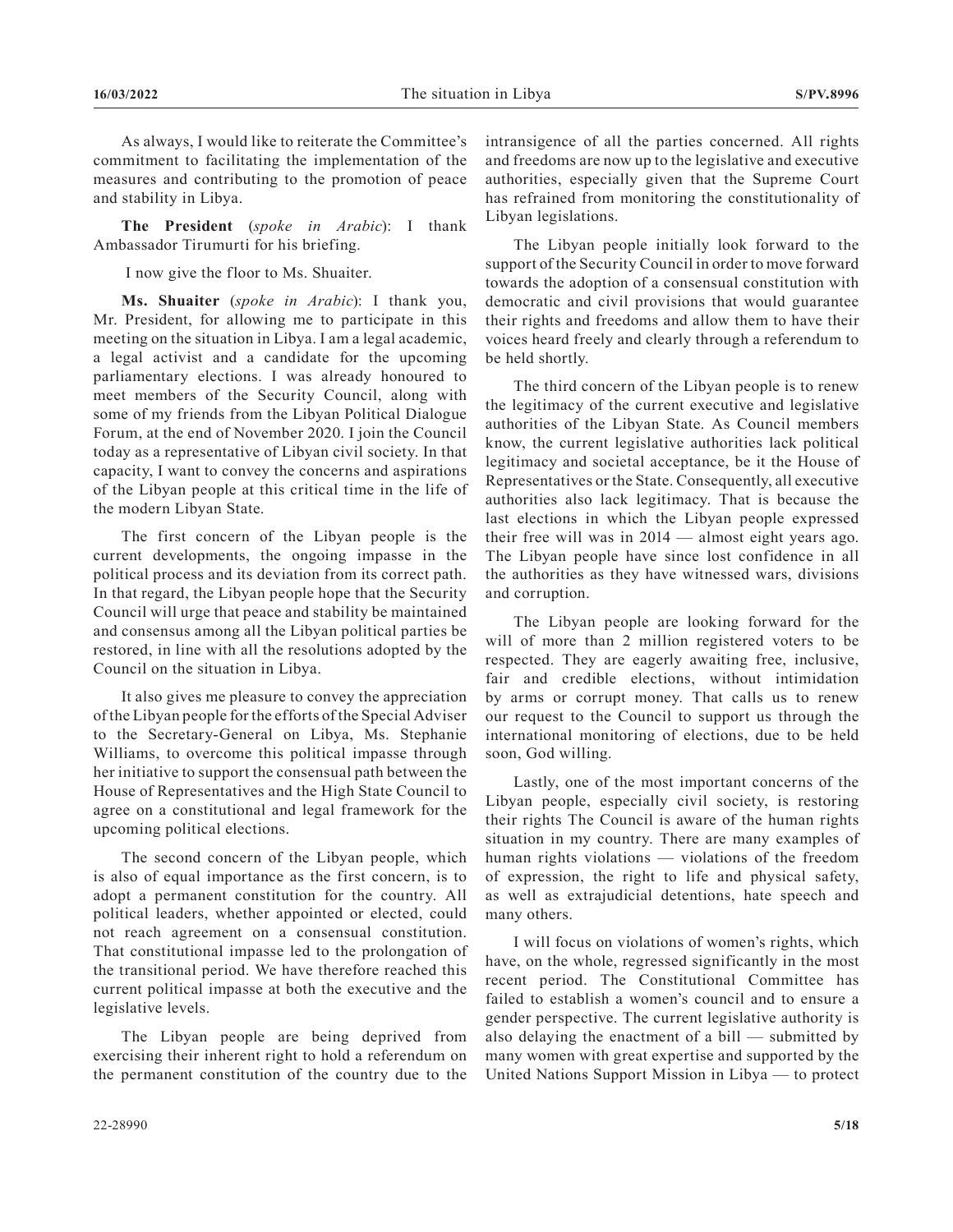women from violence. The same legislative authority also violated the 30 per cent quota set for women in the road map that was agreed upon by all political actors, with international support.

At the end of 2021, the legislative authority issued new election laws, with quotas of only 16 per cent. That means that the incoming House of Representatives will have only 32 women representatives out of 200. That is unjust for Libyan women, who have made great strides at the political, social, economic and cultural levels.

The legal and executive authorities recently joined forces to delay the Libyan plan to implement resolution 1325 (2000), on women and peace and security. International Women's Day, on 8 March, was accompanied with an unprecedented loss of faith among women. Libyan women therefore look forward to the Council's continued support by urging the Libyan leadership to honour the commitments of the Libyan State under all the ratified treaties and conventions to respect women and ensure a gender perspective in all policies, legislation and national strategies.

In conclusion, I thank members for giving me this opportunity to address the Council. I hope to God that there will be more concerted efforts to put an end to this constitutional and political impasse in Libya through comprehensive national reconciliation and by stressing the sovereignty, independence and territorial integrity of Libya and the prevention of war and incitement to war. I hope to see my country enjoy lasting peace, genuine and comprehensive security, stability and prosperity sooner rather than later.

**The President** (*spoke in Arabic*): I thank Ms. Shuaiter for her briefing.

I shall now give the floor to those members of the Council who wish to make statements.

**Mr. Kariuki** (United Kingdom): I would like to thank Under-Secretary-General DiCarlo, Ambassador Tirumurti and Ms. Shuaiter for briefing the Security Council today. Tensions in Libya have risen since we last met on this subject (see S/PV.8952). Today's discussion is therefore particularly timely. I will make three points.

First, I would like to echo the Secretary-General's call for de-escalation. All actors, internal and external, should refrain from any moves that could undermine stability or deepen divisions in Libya and threaten to undo the hard-won progress achieved over the past two years. The United Kingdom strongly supports Special Adviser Stephanie Williams and urges those on both sides of the current impasse to accept her offer to facilitate dialogue.

Secondly, as we heard today, 2.8 million Libyans have made their aspiration for elections clear. We support the efforts of Special Adviser Williams to mediate between the House of Representatives and the High State Council in order to establish a constitutional basis for elections. Libya's political leaders must set aside narrow interests and engage seriously to address the underlying conditions that prevented elections from going ahead in December. While Libya lurches between political crises, it is the Libyan people who continue to suffer from a lack of proper service delivery, an unstable economy and fragile security.

Thirdly, we call on all Libyan parties to protect the independence, integrity and reunification of public institutions. The National Oil Corporation should not be politicized and must be able to fulfil its duties without interference. Attempts to shut down oil production are concerning and are only to the detriment of the Libyan economy and its people. Libyan public institutions are there to serve the whole of Libya and should be empowered to do so.

In conclusion, Libya is at a crossroads. There is a real risk of dangerous escalation that could unravel the hard-won ceasefire and threaten Libya's stability. It is now incumbent upon all of us to facilitate a path to the elections that the Libyan people are waiting for.

**Ms. Byrne Nason** (Ireland): I want to thank our briefers — Under-Secretary-General DiCarlo, Ambassador Tirumurti and Ms. Shuaiter — and to welcome our colleague the Ambassador of Libya to this morning's meeting.

The deterioration of the overall situation on the ground in Libya since the postponement of the December elections is a matter of really serious concern. The fragile, hard-won unity and calm achieved since the signing of the ceasefire agreement in October 2020 is now in danger. For the sake of the Libyan people, it cannot, and should not, be eroded.

Reports of the mobilization of forces in and around Tripoli are deeply troubling. The serious political polarization we are witnessing is equally disconcerting. We reiterate calls on all parties to refrain from violence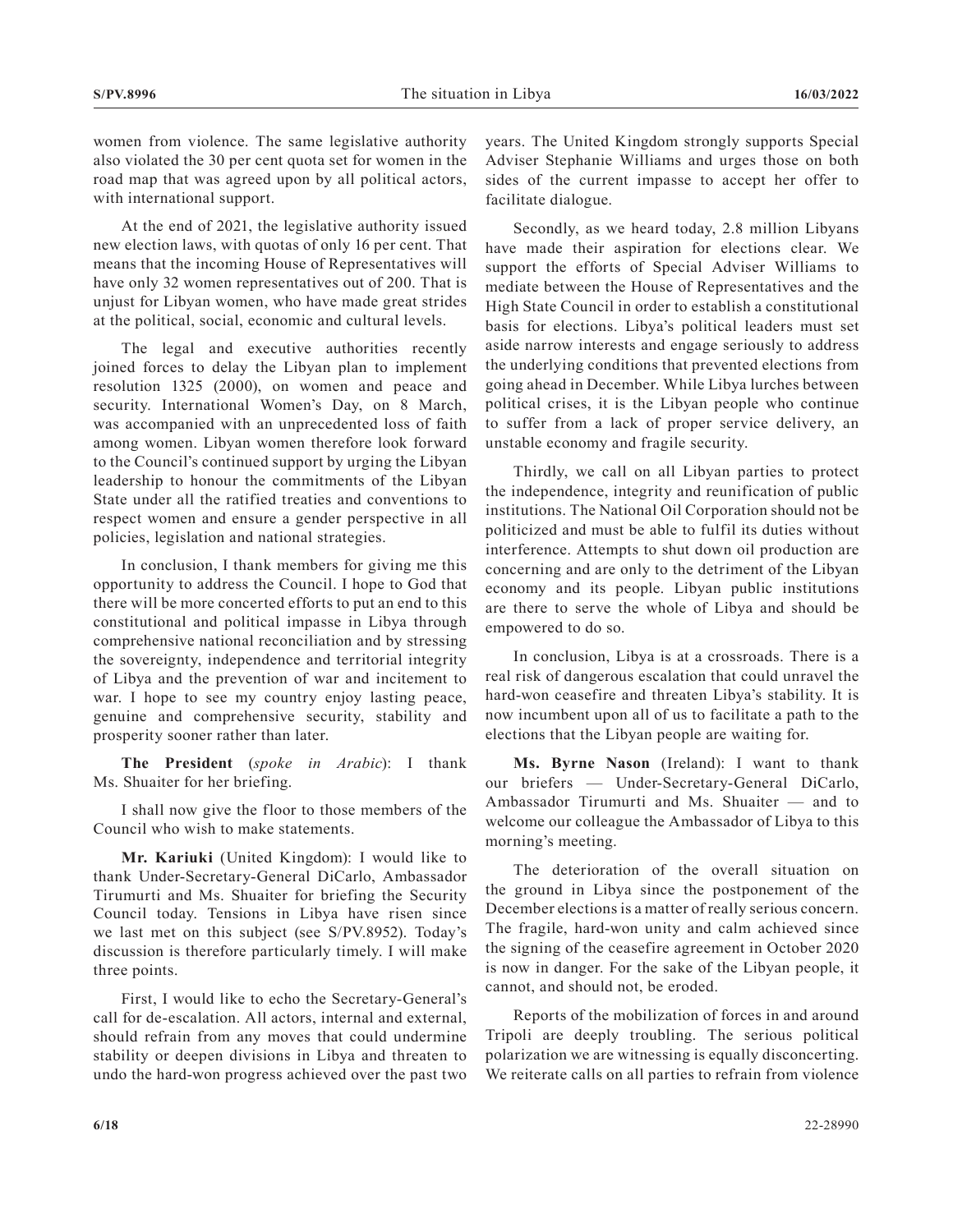and from any provocative or destabilizing deeds or words.

At this critical juncture, all actors have the responsibility to safeguard the progress that the Libyan people, supported by the international community, have worked so hard to achieve in recent years. Outstanding disagreements among Libyan stakeholders can be resolved only through peaceful dialogue. The Libyan people deserve nothing less.

We therefore welcome the recent proposal of Special Adviser Williams to convene a joint committee from the House of Representatives and the High State Council. We hope that the consensual constitutional basis envisaged by that committee can forge a pathway out of the current impasse. The destination is clear: the holding of credible, transparent and inclusive elections. The Libyan people have demonstrated clearly that they are ready to choose their own leaders; they should not be made to wait indefinitely to cast their votes at the ballot box.

Libyan women, like Ms. Shuaiter, have every right to participate fully and safely in the elections, both as candidates and as voters. That is intrinsic to the goal of achieving inclusive, sustainable peace. We call on all parties to engage in the joint committee process in good faith, to urgently nominate their representatives and to cooperate fully with the Special Adviser.

Full respect for the human rights of Libyans from all backgrounds is a prerequisite for them to shape the future of their own country. Weekly abductions and disappearances of journalists and civil society activists, as documented by the United Nations Support Mission in Libya, are deplorable. A free civic space is the centrepiece of a democracy; its protection is paramount.

Just last week, we celebrated International Women's Day. Regrettably, it coincided with the announcement by the Libyan authorities that they had suspended work on a national action plan on women and peace and security, which was agreed in collaboration with UN-Women only last year. Landmark resolution 1325 (2001) highlights the crucial role played by women in building peaceful and inclusive democracies and calls for special measures to protect women and girls from violence. We sincerely urge the authorities to reconsider the suspension of that work, which we believe remains vital to Libya's peacebuilding efforts.

We also deeply regret the lack of tangible progress in addressing the conditions faced by detainees, migrants and refugees, including many women and children who are arbitrarily held in State- and non-State-operated facilities. Tragically, detainees continue to face heightened risks of sexual violence, including rape. We call on the Libyan authorities to urgently ramp up efforts to prevent those abuses and to end all practices of arbitrary detention. Furthermore, all allegations of sexual and gender-based violence, as well as other abuses of human rights, should be thoroughly investigated and prosecuted. It is essential that perpetrators be held accountable for such crimes.

We underscore that the vital work that is being undertaken by the Independent Fact-Finding Mission on Libya is a critical step towards justice and accountability.

Finally, we once again offer our full support for the efforts of the Special Adviser, who has been working tirelessly with the parties on the ground. And we look forward to the timely appointment of a special envoy and the renewal of the Mission's mandate next month, at what is a critical juncture on the path to peace in Libya.

**Mr. De Almeida Filho** (Brazil): I thank Under-Secretary-General Rosemary DiCarlo. I also thank Ambassador Tirumurti for his briefing on the work of Security Council Committee established pursuant to resolution 1970 (2011), concerning Libya. I welcome the delegation of Libya to this meeting. I also thank the briefer from civil society.

The most recent political developments in Libya, unfortunately, were not entirely unexpected. Limited progress in the process of national reconciliation, the absence of a constitutional framework and the postponement of elections jeopardize the fragile stability achieved after years of conflict. Once again, the country finds itself divided between rival authorities, none of whom can claim the legitimacy of the vote.

At this time of uncertainty, we encourage Libyan political forces to act with restraint, refrain from violence and renew their commitment to national reconciliation. We also encourage the prompt definition of an electoral timeline, respecting the will of the 2.8 million people who registered to vote at the end of last year, and the establishment of a constitutional framework to define the relations between the powers and govern the elections.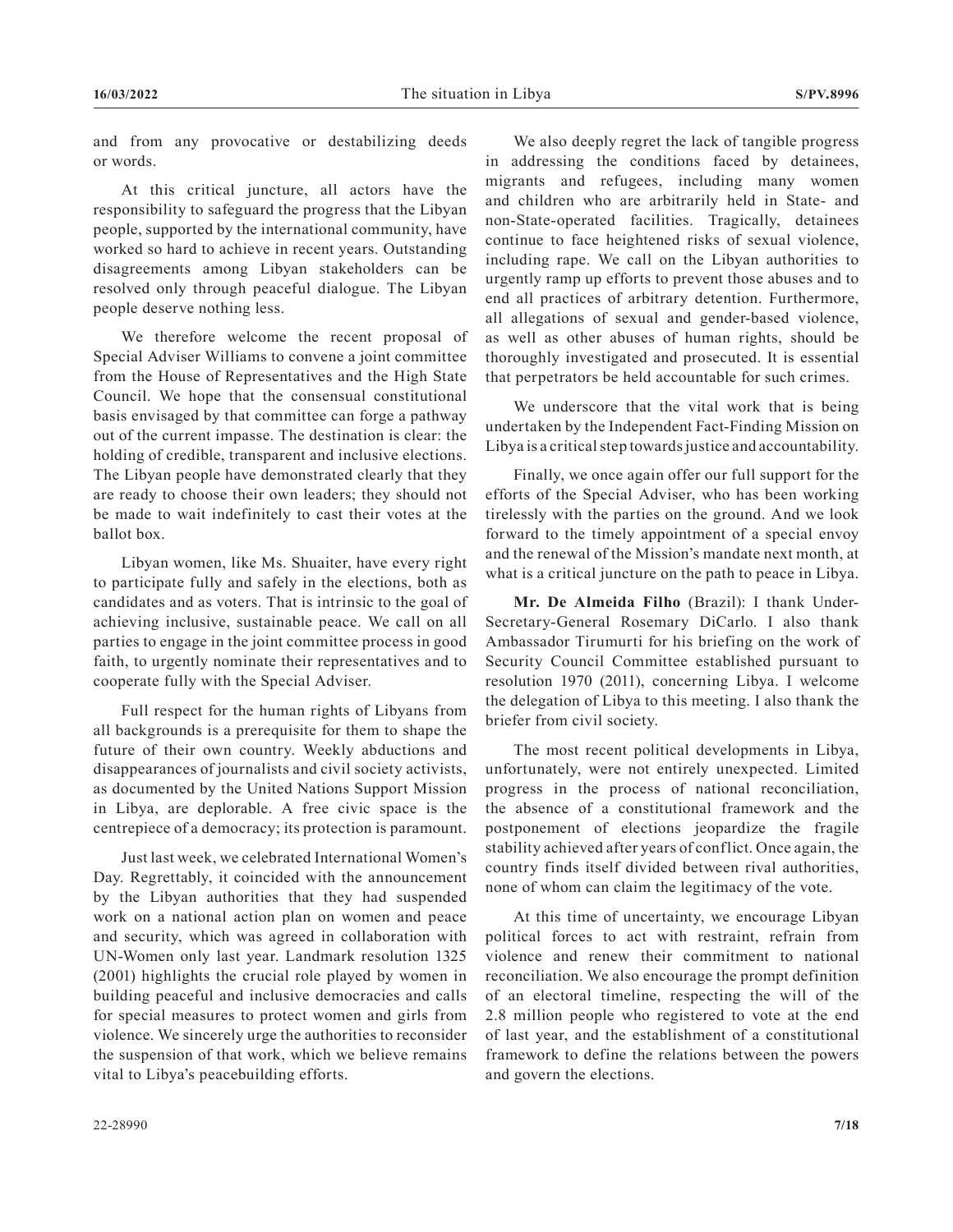Brazil supports the mediation efforts of Special Adviser Stephanie Williams, particularly her proposal of a joint committee from the House of Representatives and the High State Council to establish a consensual constitutional basis for elections. We believe that the United Nations Support Mission in Libya has played a key role in ensuring the preservation of the ceasefire and the continuity of a Libyan-led and Libyan-owned peace process, free from outside interference.

Elections and political dialogue are necessary to ensure the confidence of the Libyan population in national reconciliation. But it is also necessary to go further and express our firm condemnation of the spoilers of the peace process. Individuals involved in violence and human rights violations must not go unpunished.

Brazil reiterates its condemnation of the murder of hundreds of people in Tarhuna, found buried in mass graves. Incidents of this nature cannot be tolerated, and those responsible must be identified and held accountable for their crimes. We also condemn the undignified treatment of refugees held in detention centres. It is unacceptable that families forced to leave their countries of origin out of absolute necessity be subject to arbitrary detention and violations of their human rights.

The fight against impunity and ensuring the rule of law are the only way for the Libyan people to regain confidence in their institutions. Without that, no Government can claim any degree of legitimacy.

Libya's stability ultimately depends on the country being able to resume its development. Brazil takes note of recent institutional advances, such as efforts to reunify the Central Bank. We understand that it is also necessary for Libya to regain access to its assets held abroad. Those resources belong to the Libyan people and must be used for their benefit.

Brazil reiterates its support for the territorial integrity and sovereignty of Libya and expresses its solidarity with the Libyan people.

**Mr. Polyanskiy** (Russian Federation) (*spoke in Russian*): We thank the Under-Secretary-General, Ms. Rosemary DiCarlo, and the Chair of the Security Council Committee established pursuant to resolution 1970 (2011), concerning Libya, Ambassador Tirumurti, for their briefings. We listened closely to the statement by Ms. Shuaiter.

We respect the desire of Libyans to resolve their internal problems independently. By the same token, we respect the House of Representatives' appointment and establishment of a new Government led by Prime Minister Bashagha. That is an important step towards a resolution of the protracted crisis.

At the same time, developments in Libya following the failure to hold general elections scheduled for December 2021 are a cause for concern. There is a risk of descending into a state of de facto diarchy and a deterioration of the situation in the country, which is fraught with risks of a resumption of armed confrontation. That must not be allowed to happen. We advocate resolving existing conflicts through negotiations and compromise.

We hope that, in the current difficult circumstances, the Libyan people will nevertheless be able to reach a national agreement and resolve the complex tasks related to the transitional period on the basis of an inclusive dialogue. It is essential to make meaningful progress on the issues related to the reunification of Libya's administrative and security structures and to strengthen the economy and the social sector. We attach particular importance to preparations for the holding of general elections within a reasonable time frame.

We have not yet seen significant positive progress on the military track towards a settlement. Of course, we welcome the fact that active hostilities in Libya have been halted for more than a year. We also welcome the regular meetings of the 5+5 Joint Military Commission. However, tangible steps to pre-empt a potential escalation of persistent armed hostilities are not being undertaken by the parties. Heavy weaponry has not begun to be withdrawn, nor have military units been redeployed. All that risks undermining the ceasefire and resulting in a fresh outbreak of violence following a deliberate provocation or an inadvertent incident.

With respect to the evacuation of foreign forces from Syria, our position here is well known. We have consistently advocated the synchronized, balanced, steady and phased withdrawal of all non-Libyan armed groups and armed units. We believe that that specific approach will help to avert a negative shift in the power balance that could result in armed hostilities.

We wish to emphasize that we look forward to the timely appointment of a new Special Adviser on Libya, whose work for a comprehensive settlement is more important than ever before. The Russian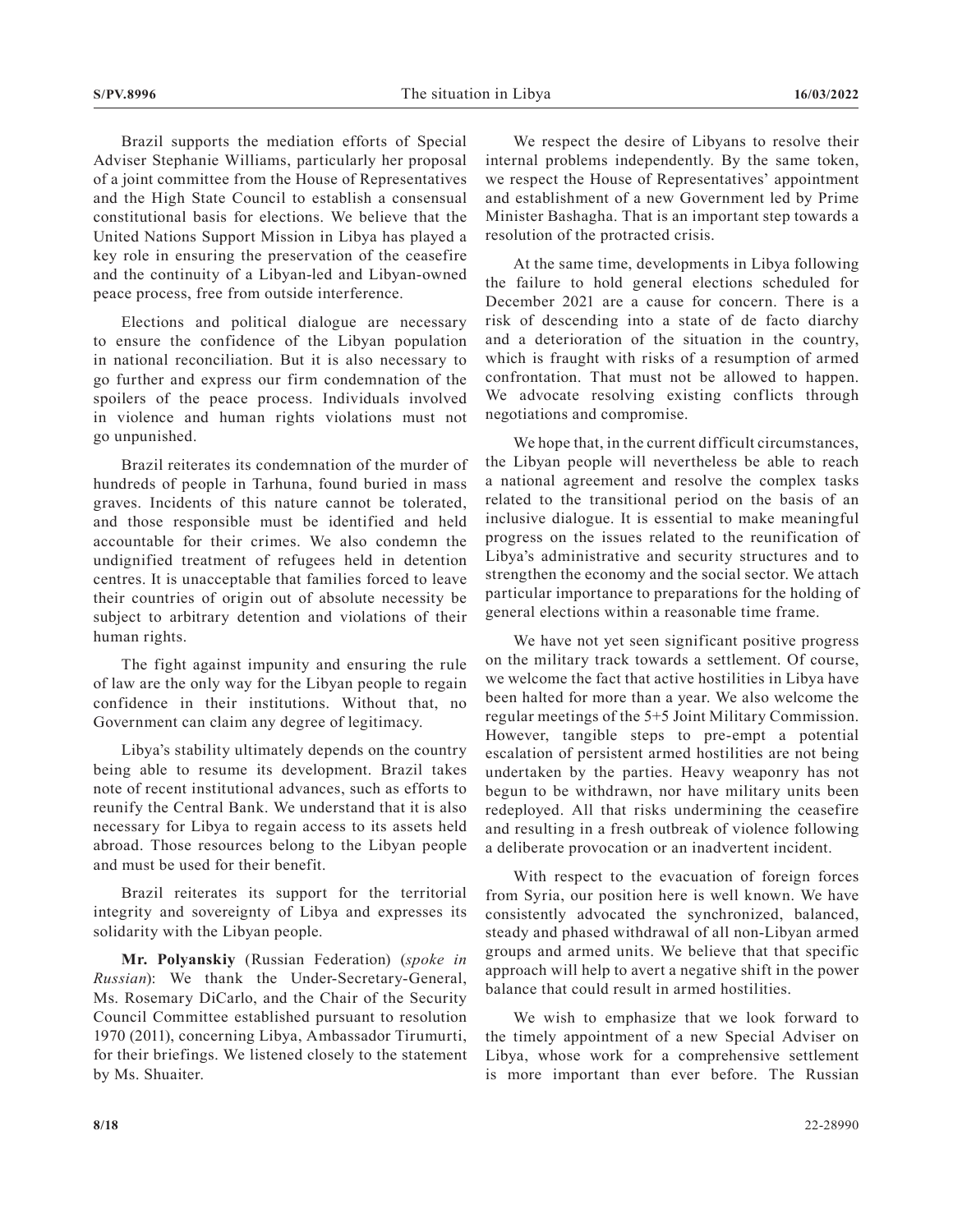position remains unchanged: that candidature needs to be acceptable to the Libyan people and must be supported by regional stakeholders and approved by the membership of the Security Council.

We are troubled by the fact that against the backdrop of current events that have had a serious impact on the political situation in Libya, members of the Security Council have received limited information from the Secretary-General about the activities of his Special Adviser, Stephanie Williams. We are also surprised at the fact that the penholders of the Libyan dossier in the Security Council also have failed to demonstrate their usual proactivity, which is being seen in other areas, preferring to cast a shadow over the serious processes that are taking place in Libya.

To conclude, I wish to underscore that we continue to be troubled by the problem of illicit migration and arms proliferation in Libya. That has an impact on the security of both the country itself and the Sahelo-Saharan region as a whole. Clearly, 11 years on, the country has still not managed to address the consequences of the collapse of Libyan statehood, spawned by NATO's unlawful intervention. We also wish to underscore that international restrictions should help facilitate the political process to restore stability in Libya and not obstruct efforts to that end, as well as ensure that Libya's assets are safeguarded and not capitalized on for the enrichment of Western States.

**Mr. Biang** (Gabon): I have the honour to make this statement on behalf of the three African members of the Security Council (A3), namely, Gabon, Ghana and Kenya. We thank Under-Secretary-General Rosemary DiCarlo; Ambassador Tirumurti, Chair of the Security Council Committee established pursuant to resolution 1970 (2011) concerning Libya; and Ms. Jazia Jibril Mohammed Shuaiter for their briefings and insightful perspective on the situation in Libya. We also welcome the participation of the Permanent Representative of Libya.

Listening to the people of Libya, we have repeatedly heard their keen desire for a secure environment in which to pursue their socioeconomic and political aspirations. In the past one and a half years, they have made significant progress in their peace process. Indeed, the current political stalemate in Libya, as well as the reported increase in the movement of armed groups around Tripoli, is concerning since it threatens to erode the gains attained painstakingly attained, including on other tracks of the peace process. It is important that the stalemate be quickly broken.

We therefore call for calm and restraint from all parties and encourage them to utilize the mediation channels on offer by the United Nations and the African Union, neighbouring States and other partners of goodwill.

We acknowledge and support the desire of the people of Libya to hold elections. We commend them for having registered in large numbers as voters. It is important that the elections be grounded in a constitutional framework that enjoys the widest possible consensus.

### (*spoke in French*)

We propose that the efforts of the United Nations and international partners be based on the following three imperatives.

The first imperative is national dialogue and reconciliation. The A3 has always underlined the importance of prioritizing national dialogue and reconciliation, which are vital for an enduring exit from the political stalemate. It is indispensable that national dialogue and reconciliation be integrated throughout all stages of the peace process, including the unification of national institutions and the implementation of the comprehensive action plan of the 5+5 Joint Military Commission of 8 October 2021. We also underscore the need for an inclusive process that takes all protagonists, including women and young people, into account, with a view to greater ownership and acceptance of the electoral results. We encourage the Libyan people to make use of the good offices of the Secretary-General and the African Union in the implementation of the national dialogue and reconciliation.

My second point concerns a more robust mandate for the United Nations Support Mission in Libya (UNSMIL). The mandate of UNSMIL is to support the peace process so as to give the Mission the resources necessary to respond effectively to the demands for peace at every stage of the process. The recommendations of last year's independent strategic review must be implemented. We encourage the members of the Council to work towards a consensus based upon those elements in the context of a substantial renewal of the mandate of UNSMIL for a significant amount of time.

Thirdly, there is a need for the implementation of guarantees against the consequences of instability in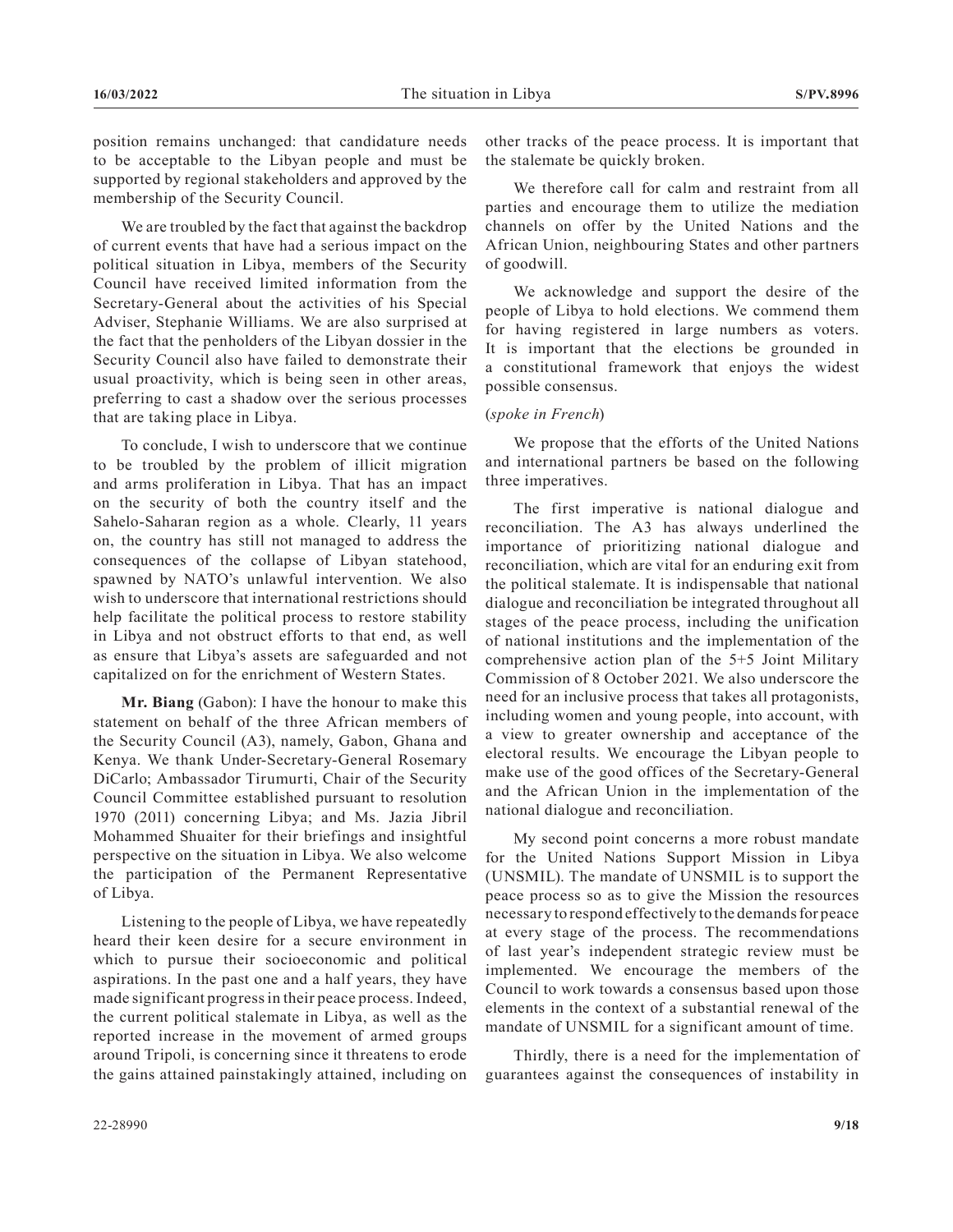the region. The presence and continued activity in Libya of foreign combatants and mercenaries undermines the sovereignty and territorial integrity of the country and complicates the peace process. That presence also constitutes a threat to the Sahel region, whose porous borders facilitate the free movement of those forces. Their withdrawal from Libya will require followup and coordination to ensure their disarmament, demobilization and reintegration (DDR) into their countries of origin.

It is therefore important that that DDR process be conducted in close coordination with neighbouring States based on the competent regional and subregional mechanisms and the support of the international community. We wish also to stress the fact that the regional fragility resulting from the accumulation of foreign combatants and mercenaries creates a climate that is conducive to the development of terrorism. In that regard, it is crucial to help Libya to bolster its capacity to combat terrorism.

Given the inextricable link between Libya, the Sahel and the whole of the African continent, we recommend that the Secretary-General make use of the vast body of African expertise available in the context of the high-level United Nations leadership to achieve progress in the dialogue between the parties and strengthen coordination with States of the region.

We reiterate our deep concern regarding the suffering of the thousands of migrants and refugees in Libya. The persistent interception and return to Libyan ports of migrants crossing the Mediterranean to seek a better life in Europe are not lasting solutions.

Moreover, the creation of waiting areas with inhuman conditions is unacceptable. We condemn the degrading treatment suffered by migrants and call upon all stakeholders to stop such practices. We also condemn the provision of targeted resources and the dissemination of information that shore up such treatment. Those concerned must respect the relevant norms of international law and cooperate with the international community to find viable ways to tackle the root causes of that migration.

As Europe shows its empathy for refugees from Ukraine, we urge the European Union to show the same compassion, in keeping with international humanitarian law, to Africans fleeing security and climate crises foe which they are not responsible.

With regard to sanctions, we recall that all frozen Libyan assets must be preserved and eventually returned to the Libyan people. We therefore recall the need to protect them from loss or misappropriation.

We encourage the Libyan people to stay the course for peace. Despite temporary setbacks, they can build back better and stronger. But to build a strong, prosperous nation for themselves and their descendants, they must all show flexibility and compromise, choosing to put the interests of the country ahead of individual interests. We urge each side to forgo individual demands today for the collective good of tomorrow.

Finally, we reaffirm our solidarity with the Libyan people in the pursuit of a truly Libyan-led and Libyanowned peace process. We also reaffirm our respect for the territorial integrity and sovereignty of Libya.

**Mr. De la Fuente Ramírez** (Mexico) (*spoke in Spanish*): I thank Under-Secretary-General Rosemary DiCarlo, our colleague Ambassador Tirumurti and Ms. Shuaiter for their briefings. We welcome the representative of Libya to today's meeting.

In 2021, the international community witnessed the positive effects of the progressive pacification of Libya. Despite major challenges, the ceasefire and the formation of a Government of National Unity enabled the rapid reactivation of economic life, a significant decrease in the number of internally displaced persons and the reduction of humanitarian needs in the country.

Unfortunately, the current dispute over executive power in Libya jeopardizes the fragile but decisive progress that the political process has brought about. That is why my country urgently calls on all Libyan political groups to conduct themselves responsibly and find a negotiated solution to the fragile situation that prevails. We also call on international actors to use their influence to facilitate an agreement that preserves the political process, with full respect for the sovereignty and territorial integrity of Libya.

The pending tasks to be undertaken by the Government with the support of the Libyan political factions are manifold, with the organization of elections as soon as possible being the most important. The registration of almost 3 million Libyan citizens in the electoral registers at the end of last year shows the interest of the population in participating in elections and in moving towards a democratic transition.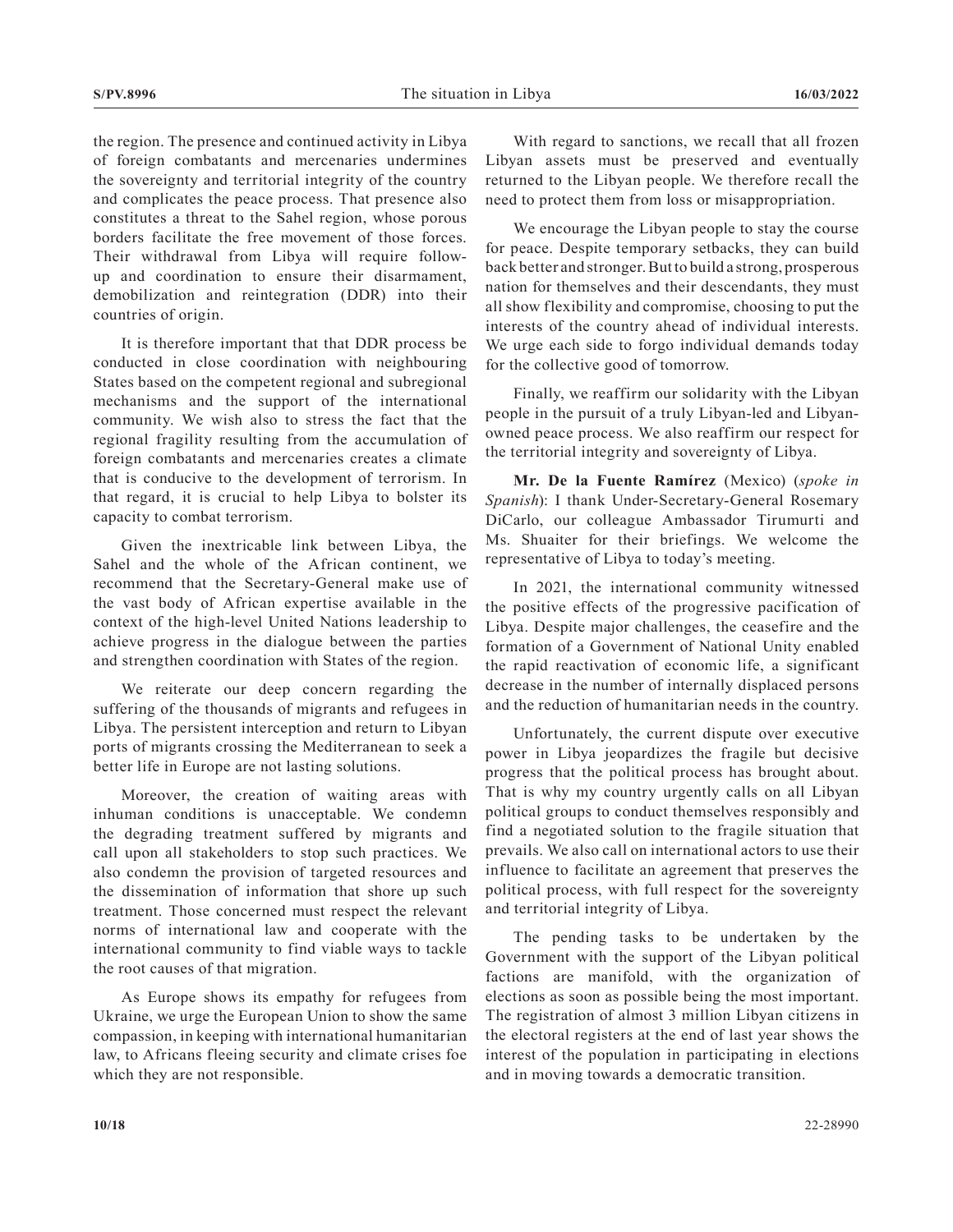The initiative of the Special Adviser to the Secretary-General on Libya, Ms. Stephanie Williams, to create a joint committee to draft a constitutional basis for the elections is a step in the right direction. Accordingly, we invite the High Council of State and the House of Representatives to participate in this exercise in a constructive spirit. A solid legal basis, accepted by all political actors, is essential for ensuring that the elections are an opportunity to move towards national reconciliation and that they do not lead to further confrontations and fractures.

In the current context of renewed instability, we deplore the use of force that limits political participation, as well as abuses and human rights violations against the most vulnerable groups, such as migrants in Libya. We urge all actors in the conflict to guarantee the safety of the civilian population and collaborate with accountability efforts. Mexico reiterates its conviction that reconciliation in Libya will only be possible if the victims of the conflict have access to justice.

I conclude by noting Mexico's support for the work of the United Nations Support Mission in Libya. We hope that the Security Council will be able to agree, at the next renewal of its mandate, on a configuration of the Mission that will allow it to respond more effectively to the reality of the conflict in Libya.

**Mr. De Rivière** (France) (*spoke in French*): I would like to thank Ms. DiCarlo and Ms. Shuaiter for their briefings, as well as the Permanent Representative of India.

Libya is currently in a fragile situation. We must avoid jeopardizing the progress achieved in recent months by the Libyans themselves and under the auspices of the United Nations. I am thinking in particular of the ceasefire agreement, the remarkable work of the 5+5 Joint Military Committee and the political dialogue between all regions and all political forces.

The absolute priority today is to preserve stability, the unity of the country and respect for the letter and spirit of the ceasefire agreement. We must avoid anything that could lead to the division of the country.

France is concerned about the threats of force, calls for violence, acts of intimidation and obstacles to freedom of movement that have increased in recent weeks. We reiterate the importance of maintaining the freedom of movement throughout Libya in order to preserve the unity of the country, including in the airspace.

Any individual who or entity that threatens peace, stability and security or hinders the progress of the transition in Libya is likely to be sanctioned by the Security Council. The holding of legislative and presidential elections is the precondition for stabilizing the country.

France would like to see simultaneous presidential and parliamentary elections. We support the Secretary-General's call for them to be held as soon as possible. The holding of free, transparent and inclusive presidential and parliamentary elections, with the full participation of women throughout the country, should make it possible to complete the transition process, reunite political, economic, security and military institutions, and fight against impunity for human rights violations in Libya.

The population's expectations after a decade of conflict are high, as shown by the record rates of voter registration and the mobilization of citizens in favour of their being held. France encourages all Libyan actors to work towards the implementation of a credible road map for the elections. We support the efforts of the United Nations in this regard. The current political crisis can only be resolved through dialogue between Libyans, their political leaders and their institutions — a dialogue that must necessarily lead to the presence in Tripoli of a single Executive capable of governing the entire country and fulfilling the promise of democracy made to Libyans.

Preserving the independence and integrity of the National Oil Corporation and ensuring a transparent and equitable distribution of oil revenues throughout the country are necessary to stabilize the country. The Libyan authorities and the Libyan Central Bank have a responsibility to ensure transparent management of public funds.

Finally, France remains committed to the withdrawal of foreign mercenaries, fighters and forces. This process must be led and directed by the Libyans with the help of the United Nations Support Mission in Libya (UNSMIL) and in coordination with the countries of the region. France calls for the United Nations to step up its contribution in this area. We will also remain vigilant with regard to the full implementation of the arms embargo.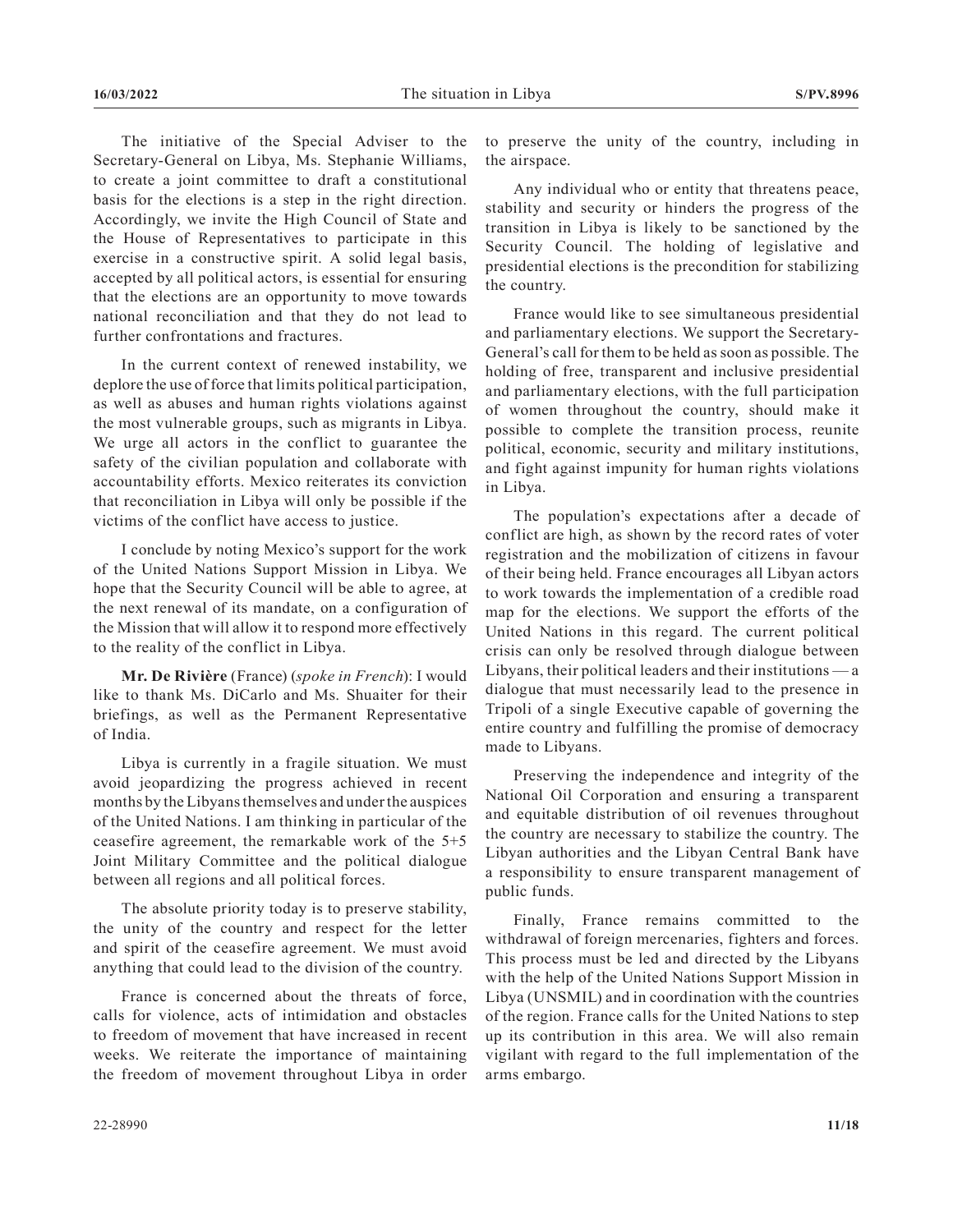In the current context for Libya's direction, France calls on all actors to preserve the gains made over the past year and complete the transition process. We call on international actors to work together to this end and ensure that the United Nations has all the necessary tools to support the intra-Libyan transition process, particularly with a view to renewing UNSMIL's mandate at the end of April and appointing a Special Envoy.

**Mr. Dai Bing** (China) (*spoke in Chinese*): I would like to thank Under-Secretary-General DiCarlo and Ambassador Tirumurti, Chair of the Security Council Committee established pursuant to resolution 1970 (2011) and Permanent Representative of India, for their briefings. I welcome the presence of Ambassador Elsonni, Permanent Representative of Libya, at this meeting.

The 11-year conflict in Libya has brought about disastrous consequences for the Libyan people with far-reaching spillover effects on Africa as a whole, in particular the Sahel region and the Mediterranean. The Libyan people and the international community share the hope that the Libyan peace process will stay on the right course, make continued progress and achieve lasting peace as soon as possible.

However, according to the briefing by Under-Secretary-General DiCarlo, for some time now the differences and tensions among the parties in Libya have intensified. The positive momentum of last year has been on the decline. The uncertainty regarding the political process has increased. All those issues are extremely regrettable and worrisome. China wishes to make the following observations.

First, the fundamental principle of peace should be upheld. The current ceasefire in Libya has been hardwon. A relapse into conflict will unravel all the peace gains made over the past two years. China has noted that all parties in Libya have generally remained calm and exercised restraint at this critical time. We hope that they will continue to seek a political settlement and avoid taking any action that may complicate the situation. All parties with influence to bear on the situation in Libya should adhere to the principle of a Libyan-led and Libyan-owned process and play an active and constructive role in that regard.

Within its mandate, the United Nations Support Mission in Libya (UNSMIL) should continue to work with the 5+5 Joint Military Committee in monitoring the ceasefire. The foreign fighters and mercenaries in

Libya should withdraw in a phased, balanced, orderly and organized manner without delay.

Secondly, there must be persistence in dialogue and consultation. The difficulties in Libya's political process are essentially due to the lack of consensus among the parties. We hope that all parties in Libya will restore the momentum of dialogue that prevailed some time ago, reach early agreement on issues vital to Libya's future, especially regarding the timeline and the road map for the political transition, tackle the direct causes for the postponement of elections and hold elections as soon as possible, while maintaining peace and stability in the country, so as to usher in a new chapter for Libya's national development.

China encourages UNSMIL to continue to actively facilitate peace talks. In principle, we support the renewal of the UNSMIL mandate and call for the prompt appointment of a Special Envoy of the Secretary-General for Libya, as provided for in Council resolutions.

Thirdly, peace should be promoted through development. Growing the economy and improving people's livelihood can help the Libyan people to reap the peace dividend and foster a force for peace. Restoring Libya's oil production to pre-war levels has not been easy to achieve. As the main source of Libya's national revenue, the stable production and export of oil should be ensured. The humanitarian situation in Libya has somewhat improved. China encourages the international community to actively engage in Libya's reconstruction and increase support for Libya's economic recovery and development. The Libyan Government has long been concerned about the losses suffered due to frozen assets. The Security Council and the Libyan sanctions committee should take that matter very seriously and adopt practical measures.

**Mr. Tirumurti** (India): At the outset, I would like to thank Under-Secretary-General Rosemary DiCarlo for her briefing. I also thank Ms. Jazia Jibril Shuaiter for her remarks, and we welcome the presence of the Permanent Representative of Libya at this meeting.

We noted with concern the recent developments and political disagreements in Libya. We hope that all outstanding political issues can be resolved peacefully by the parties concerned, keeping the larger interests of the Libyan people in mind. In that regard, we once again reiterate the imperative of holding the presidential and parliamentary elections at the earliest. We have seen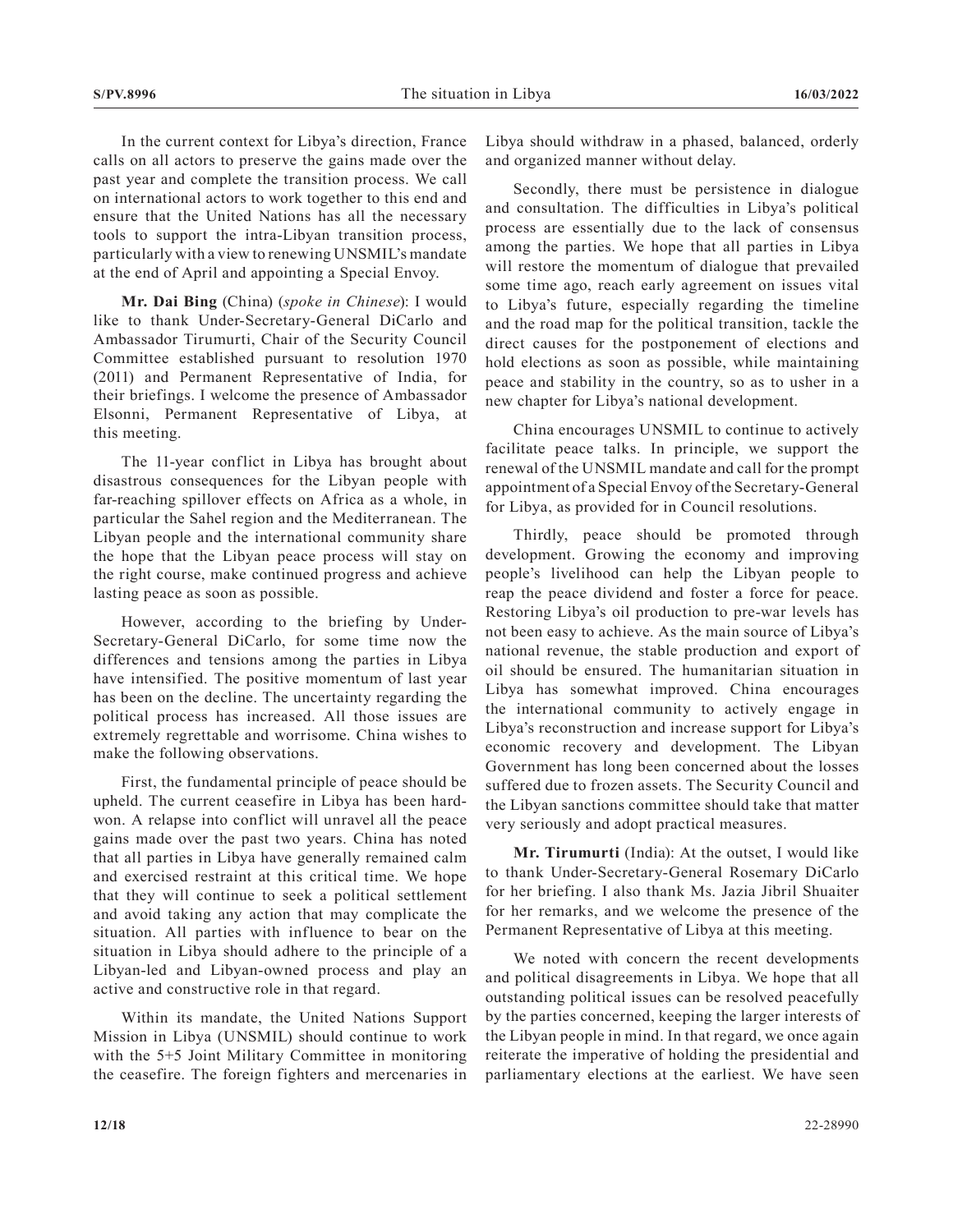the enthusiasm among the Libyan people, who have registered in large numbers to vote.

The holding of the elections in a timely manner will be necessary to carry forward the momentum generated by the signing of the ceasefire agreement in October 2020. In that regard, we appreciate the efforts of the United Nations to form a joint committee of representatives from the House of Representatives and the High Council of State to decide on the constitutional basis for holding elections.

We have also noted, including from the briefing by the Under-Secretary-General, that serious challenges still remain in Libya, including the reported mobilization of armed groups in and around Tripoli. There has also been a resurgence in terrorist activity, and continued violations of the arms embargo are equally alarming.

The priority right now must be to ensure that elections are held at the earliest in a free, fair, inclusive and credible manner. We hope that all parties in Libya can unite around that common purpose. We also call on the Security Council and the international community to support the Libyan people in that endeavour. There should be a clear message against violence in all forms, which could undermine the progress achieved since 2020.

The sovereignty, unity and territorial integrity of Libya need to be safeguarded. The political process must be fully Libyan-led and Libyan-owned, with no imposition or external interference. We also stress the need for concrete progress in the full and complete withdrawal of foreign forces and mercenaries. We need to plan for the disarmament, demobilization and reintegration of armed groups and non-State armed actors.

It is also important for the international community to focus its attention on the threat of terrorism in Africa, particularly in the Sahel region. We must ensure that terrorist groups and affiliated entities are not allowed to operate unchallenged in Libya. The report of the Secretary-General (S/2022/31) highlighted the presence of training camps of the Islamic State in Iraq and the Levant and its affiliates in southern Libya. It is critical for the Security Council to focus and act upon the growing threat of terrorism in Africa.

India has traditionally enjoyed close and mutually beneficial bilateral ties with the Libyan people, and we remain committed to supporting Libya and the Libyan people in their endeavour to bring about lasting peace and stability in the country.

**Ms. Juul** (Norway): I thank Under Secretary-General DiCarlo for her briefing and Ambassador Tirumurti for the periodic report of the Committee established pursuant to resolution 1970 (2011) concerning Libya . I also want to thank Ms. Jazia Jibril Shuaiter for her insightful briefing.

As we heard, the situation in Libya is fragile. We are concerned about a possible escalation of violence and fighting. It is critical that Libya preserve the gains made and not fall back into a spiral of violence. We urge all actors to refrain from provocative actions and rhetoric. The path for a stable and peaceful Libya is through dialogue. Differences can be solved only by political and diplomatic means.

While Libyans leaders call for a Libyan-led and Libyan-owned political process, the same leaders must show responsibility towards their own population, who demand improved public services, their say through democracy and a better future. Forces for the status quo cannot continue to neglect those demands.

We welcome the initiative of Special Adviser Williams to form a joint committee with representatives from the House of Representatives and the High Council of State to establish a constitutional framework for the elections. Cooperation and compromise are key. We urge the parties to contribute to that process in a constructive and flexible way, and all international actors should support the process.

The goal must be a peaceful transfer of power to democratically elected institutions. It is imperative that we not let spoilers create alternative undemocratic tracks. A total of 2.8 million Libyans have registered to vote. They deserve to have their voices heard. In this tense situation, it is particularly important that the ceasefire agreement be upheld, and we urge continued cooperation within the 5+5 Joint Military Commission. Similarly, it is critical that foreign fighters, mercenaries and foreign forces withdraw from the country, as Libyans themselves have called for.

Norway is gravely concerned about the reported arrest and detention of members of civil society, human rights organizations and international non-governmental institutions. We urge all political actors to continue working for equal rights and to ensure women's equal participation in political and economic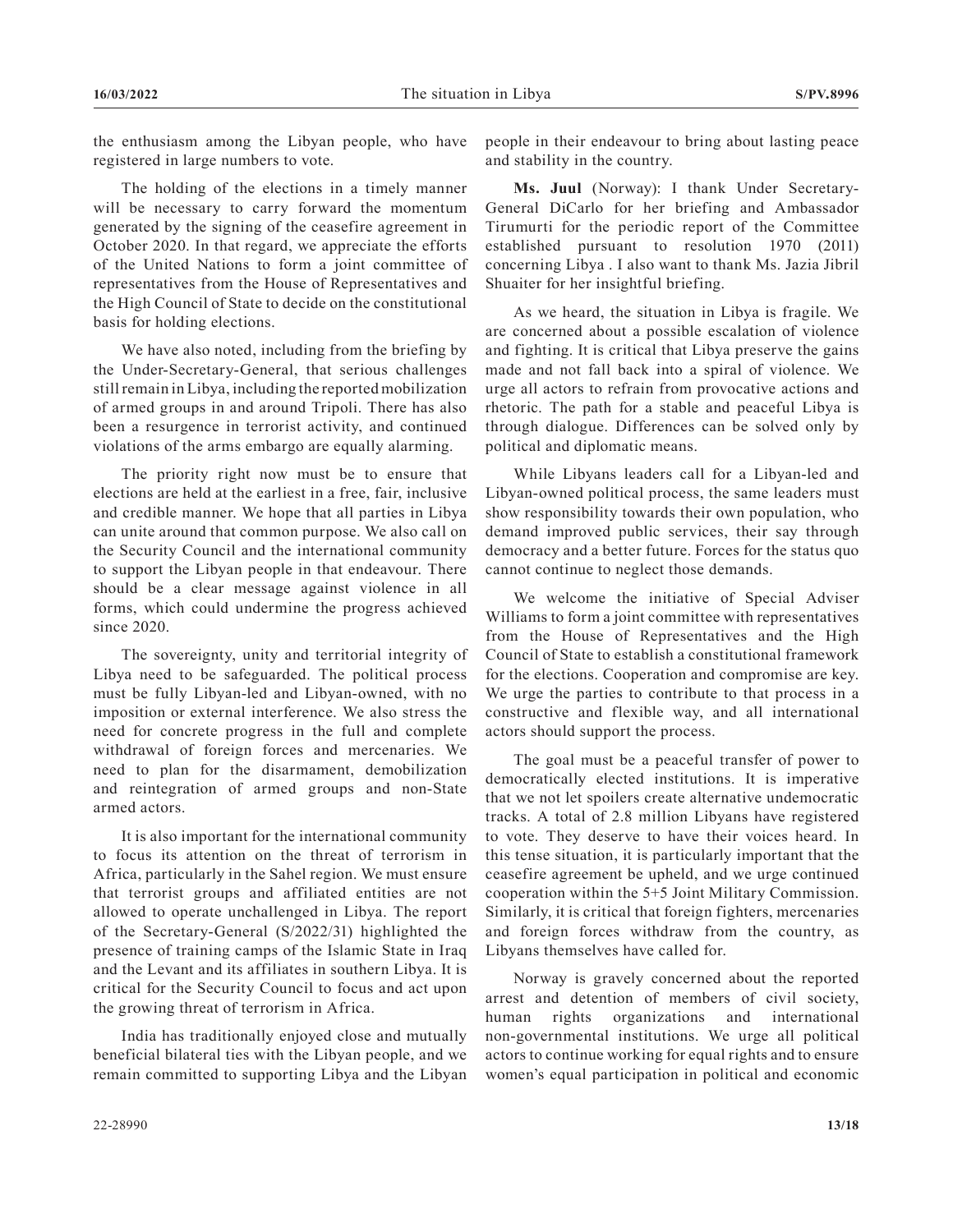processes, and we remind Libya of the duty of States to fulfil their obligations to respect and protect human rights. Norway recognizes that the humanitarian situation in Libya has improved during the past year, with a 40 per cent reduction in the number of people in need of humanitarian assistance.

The decrease in the number of internally displaced persons is also encouraging. But, at the same time, we remain concerned by the continued lack of protection of civilians. Violations of the rights of migrants, refugees and asylum seeks are unacceptable. The continuing reported situation of people held in unlawful and arbitrary detention is also highly worrying, especially incidents of sexual violence and child abuse.

Finally, Norway looks forward to the mandate renewal for the United Nations Support Mission in Libya, which will take place next month. We sincerely hope the Council can agree on a substantial resolution to renew the mandate for one year. Furthermore, we support the implementation of the recommendations from the independent strategic review.

**Mr. DeLaurentis** (United States of America): I want to thank Under-Secretary-General DiCarlo, Ambassador Tirumurti and Ms. Shuaiter for their briefings today.

Clearly, the current situation in Libya is deeply concerning. Multiple actors, whose political legitimacy is in question, are vying for control of the Government, raising the risk of escalating violence and further delaying the prospect for presidential and parliamentary elections.

The Libyan people have been clear that what they demand are elections — not continued delays or endless arguments among elites and the well-armed. Nearly 3 million Libyans clearly conveyed that demand by registering to vote, and they are waiting for their leaders to deliver on their promise to hold elections.

Free and fair elections are the sole path to stability and prosperity for the Libyan people, and we have an obligation to support the Libyan people's desire for elections. We support the efforts of the Secretary-General's Special Adviser Stephanie Williams to generate dialogue among key political actors that leads to rapid agreement on a consensual and constitutional basis for holding genuinely free and fair presidential and parliamentary elections as soon as possible. We strongly urge the House of Representatives and High State Council to participate in the United Nationsfacilitated dialogue.

We also encourage and will materially aid continued efforts by the United Nations Support Mission in Libya (UNSMIL) to support the admirable work of the High National Election Commission to prepare for eventual elections and deliver a free and fair voting process. Elections absent these conditions risk exacerbating the conflict.

We call on all parties to refrain from violence and to take part in negotiations to de-escalate current tensions. We reiterate our reminder to those who obstruct or undermine the successful completion of Libya's political transition that such activities may lead to listing by the Committee established pursuant to resolution 1970 (2011), in accordance with resolution 2571 (2021) and other relevant Council resolutions.

We are concerned about the findings of the Panel of Experts on Libya, in its mid-term report, of an emerging pattern of targeting individuals actively promoting or preparing to be candidates in the 24 December. We encourage the Panel to continue to monitor efforts to derail elections and welcome recommendations on how to more effectively deter such action.

The United States strongly supports the full implementation of the arms embargo. I want to reiterate that the United States opposes all military escalation and foreign military interventions in Libya, including through proxies and mercenaries. Foreign actors exploiting the conflict pose grave threats to regional stability and global commerce. The continuing presence of private military companies on both sides is deeply concerning. That is especially the case for Russian Wagner forces, whose destabilizing role has now taken on a dangerous regional dimension.

The United States remains encouraged by the steady progress of the 5+5 Joint Military Commission as it implements its comprehensive action plan for the withdrawal of the armed groups. Challenges on the political track should not be allowed to spill over into the military domain and impede the substantial progress that has been achieved.

We call on all parties, Libyan or international, to refrain from politicizing or interfering in the work of Libyan sovereign institutions. We welcome progress on the unification of the Central Bank of Libya and the spirit of cooperation that has animated that process.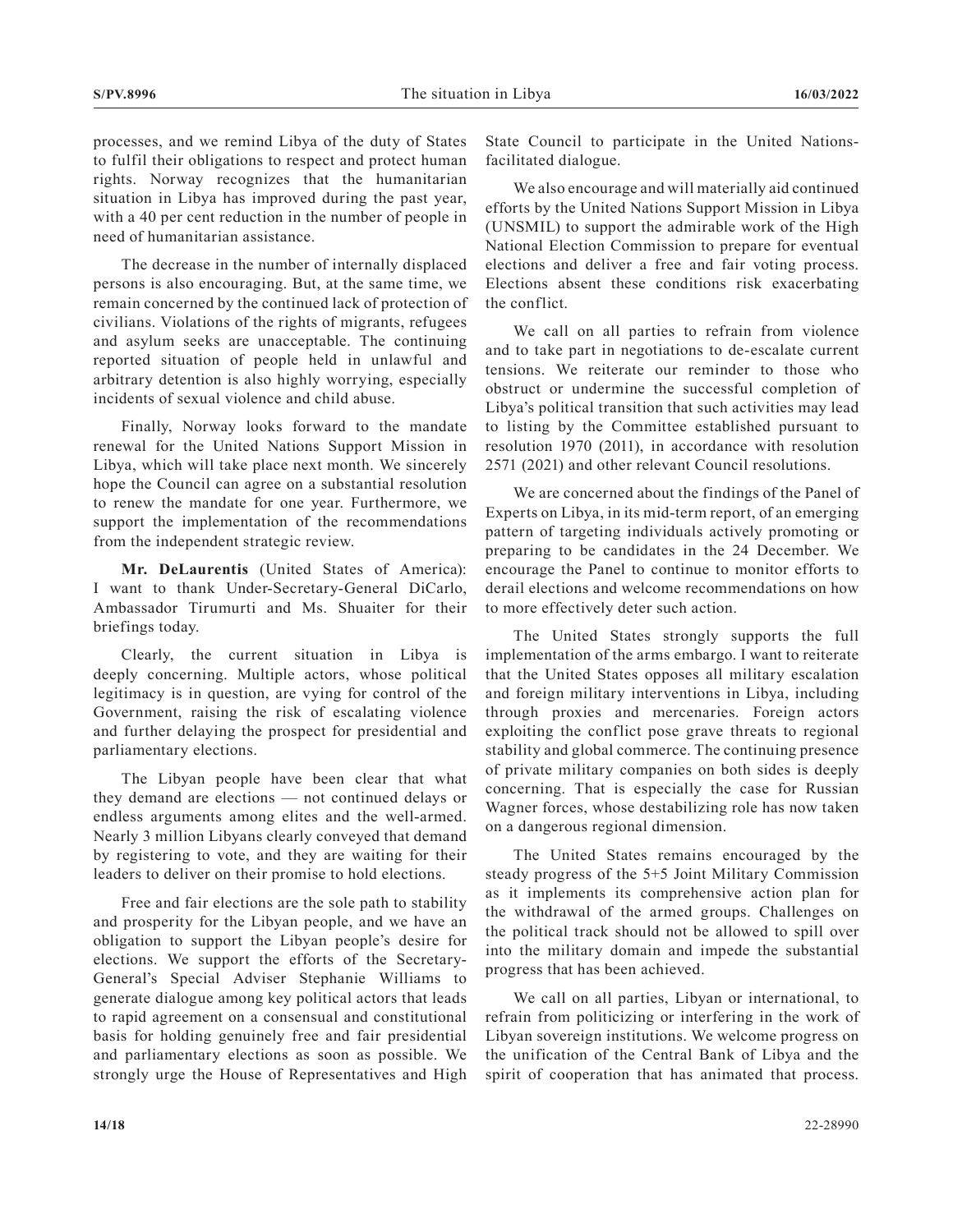We likewise call for continued respect for the integrity and independence of the National Oil Corporation. We also share our concern over the closure of airspace to domestic air travel and, in the interest of preventing division, call for an immediate resumption of flights.

We are looking forward to close cooperation with the United Kingdom as penholder and other Council members on the resolution renewing UNSMIL's mandate. It is past time that we adopt a comprehensive mandate that gives UNSMIL the strongest foundation for its future work.

**Mr. Hoxha** (Albania): Let me also thank Under-Secretary-General DiCarlo, Ambassador Tirumurti and Ms. Shuaiter for their remarks. I also welcome the presence of the Libyan Ambassador.

Libya is again at a crossroads. The latest confusing developments call for caution, patience and restraint. In that regard, I would like to make three brief points.

First, at this critical moment, the priority must be to preserve stability on the ground. All Libyan actors must refrain from unilateral steps, which may exacerbate political and institutional divisions. The current threats and attempts to disrupt oil production and to sell it outside of the formal channels are concerning and must not be condoned. All Libyan parties must allow the National Oil Corporation to continue its vital work for the benefit of all Libyans, as outlined in Security Council resolutions. We call on all stakeholders to act constructively and in a transparent and inclusive manner.

In that context, we are extremely worried by recent reports of violence, threats of violence, intimidation and kidnappings. Likewise, we are deeply concerned about the shrinking of the civic space in Libya, which also manifests in attacks against political activists, women human rights defenders and all civil society actors trying to make their voices heard. The killing in Misrata of Tayeb Al-Shariri, a blogger and civil society activist, is a crime, and those responsible for those hideous actions must be brought to justice.

Albania echoes the Secretary-General in urging restraint and the need to abstain from provocative actions, both in words and deeds. Mobilization and movement of convoys of armed groups increase tensions and remind us of the sad scenarios that the Libyan people have faced in the past. They will not do any good and must not be repeated. Libya must not undo

the gains of the past years. Anyone who undermines peace and stability in Libya or its political process must be held to account.

At such a critical stage, it is essential that all Libyan actors and institutions pursue a consensual approach in all further developments. All decisions and initiatives must be perceived, by both internal and external stakeholders, as legitimate and compliant with constitutional and inter-institutional arrangements and regulations in force, starting with the Libyan Constitutional Declaration and the Skhirat Political Agreement.

Secondly, we strongly reiterate our commitment to putting the political and electoral process back on track. We must encourage the Libyans to keep the focus on elections, based on solid and shared constitutional and legal bases and within a time-bound framework. Elections cannot be postponed indefinitely, because they are essential for the sustainable reunification and stabilization of the country and key to fulfilling the democratic aspirations of the Libyan people, particularly the 2.8 million who registered to vote.

To this end, in reaffirming our full respect for Libyan sovereignty and for the United Nationsfacilitated, Libyan-led and -owned political process, we fully support Special Adviser Stephanie Williams' mediation, including efforts to agree the constitutional basis required to ensure that free, fair and inclusive elections take place as soon as possible. We encourage all Libyan stakeholders, including the leadership of both the House of Representatives and the High Council of State, to cooperate fully with the Special Adviser.

Thirdly, political instability may have negative repercussions for the military track. The withdrawal of mercenaries and of all foreign fighters remains a key priority. The concerning developments in Europe reinforce the sense of urgency of our call for the urgent and full withdrawal of mercenaries and foreign forces from Libya.

The current political stalemate risks compromising the crucial progress made in the past months by the 5+5 Joint Military Commission. However, its action plan remains a fundamental blueprint for withdrawing all external forces, including foreign mercenaries, from the country, and it should be implemented without delay.

The words of Ms. Shuaiter are a clear testimony that Libyans need and deserve a renewed momentum of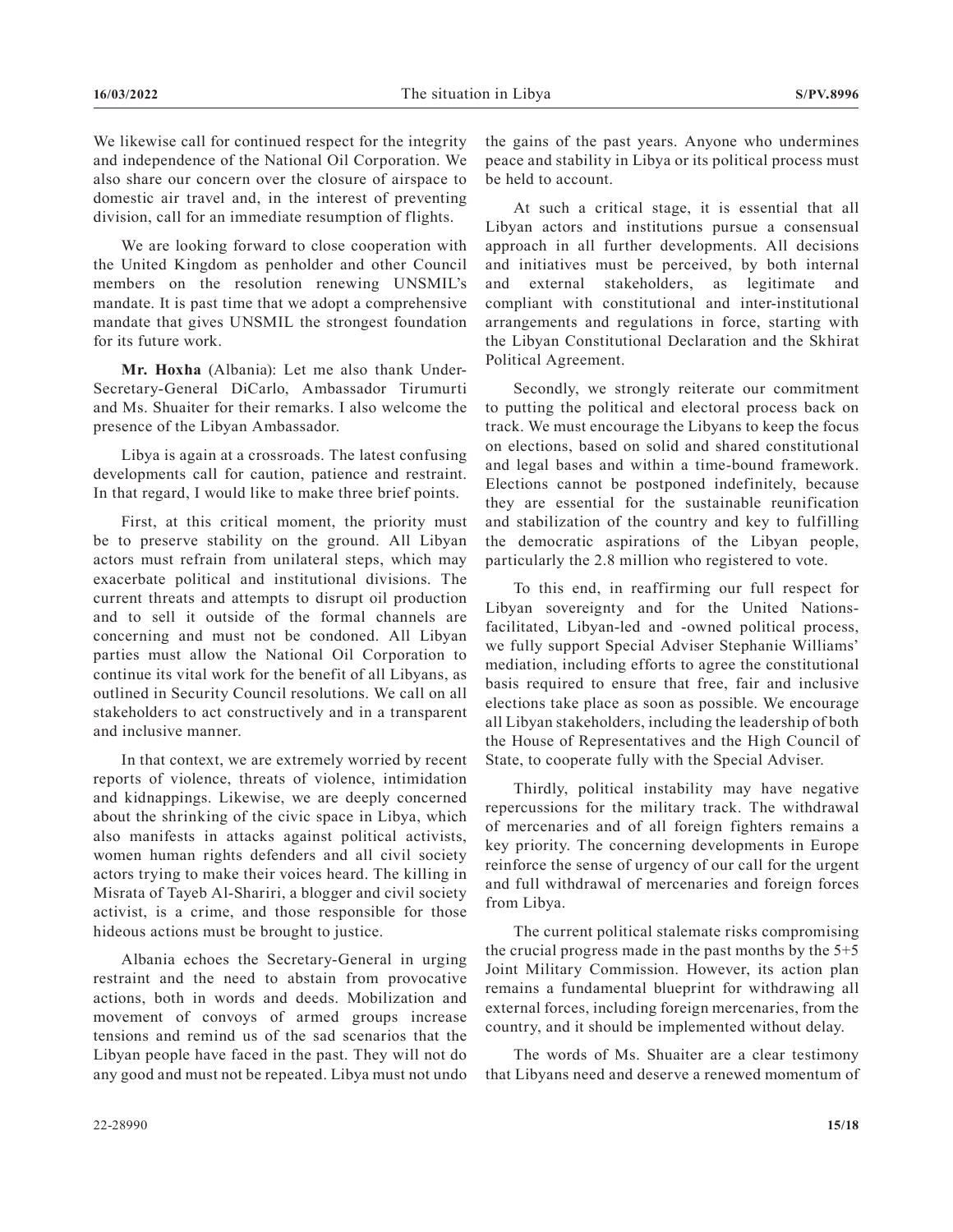democratic perspective. Narrow political interests with a negative impact on the political process and national reconciliation should not be allowed to come before the rights and wishes of the Libyan people.

We should therefore work together, in the Council and with international partners, towards meeting the common goal to stabilize Libya, for the sake of the Libyan people, and help them to build a more peaceful, stable future for the country and its people and to support its stability, independence, territorial integrity and national unity.

**The President** (*spoke in Arabic*): I shall now make a statement in my capacity as the representative of the United Arab Emirates.

I would like to thank Ms. Rosemary DiCarlo and Ambassador Tirumurti for their comprehensive briefings. I would also like to thank Ms. Jazia Shuaiter for her valuable opinions and welcome Ambassador Taher Elsonni, the Permanent Representative of Libya, in our meeting today.

Regarding recent developments in Libya, we commend the Libyan parities for showing restraint and abstaining from conflict, despite the current uncertainty in the political process. The Libyan people have suffered greatly as a result of conflict, and therefore they should continue to choose peace as the sole path to achieving security, stability and prosperity in Libya. At the same time, the international community should remain committed in its support for the State of Libya during this critical period.

As a priority, all diplomatic efforts must continue to advance the political process. All efforts must be focused on the holding of free, fair, inclusive and credible presidential and parliamentary elections, as affirmed by resolutions 2570 (2021) and 2571 (2021), as well as the outcomes of the second Berlin Conference. This must be carried out as soon as possible and on a date agreed by the Libyan people.

We stress the need for all parties to respond to the Secretary-General's call to prioritize maintaining Libya's stability as a top concern. Parties should exercise restraint and avoid taking any measures that could undermine the progress made in resolving the Libyan crisis.

All parties should commit to focusing on a comprehensive national reconciliation process and engage in a frank and transparent dialogue with all stakeholders that does not exclude any segment of Libyan society. This would maintain the country's unity and protect its national institutions from partisan interests and disputes. In this regard, we stress the need to involve women and youth in every step of Libya's State-building process.

In terms of the security situation in Libya, my country commends the critical work of the 5+5 Joint Military Commission to achieve stability and peace in Libya. We also commend Commission's role in maintaining the ceasefire agreement, despite the uncertainty of the political situation in Libya. We look forward to intensifying efforts to make tangible progress in implementing the Commission's plan, which calls for the simultaneous, phased, gradual and balanced withdrawal of foreign forces, foreign fighters and mercenaries from Libya. In that regard, we reiterate our previous calls to deal with the withdrawal in a serious manner, as this issue impacts all tracks in Libya, especially the security and military tracks.

Additionally, all regional and international parties must take serious and concrete steps to unify the Libyan military and security institutions and to maintain security and stability in the country, as well as in neighbouring countries. The unification of these institutions will also help to prevent the creation of a security vacuum. The remnants of terrorist cells in the country, especially cells affiliated with Da'esh, could exploit a security vacuum to reorganize their forces and form new hotspots of terrorism in the southern border areas, particularly in the Libyan desert and the Sahel region. In this regard, we appreciate the Libyan forces' role in confronting Da'esh terrorist elements in southern Libya.

The achievements made in the security environment have contributed to the improvement of the economic and humanitarian conditions in Libya. According to a report by the United Nations Office for the Coordination of Humanitarian Affairs, the number of people in need of assistance has decreased by 36 per cent this year compared to last year. Therefore, we stress the need to continue strengthening humanitarian efforts, while focusing on implementing economic and financial reforms in Libya, as well as addressing any challenges that could undermine the gains made in Libya over the past several months.

Finally, the United Arab Emirates reiterates its full support for the United Nations Support Mission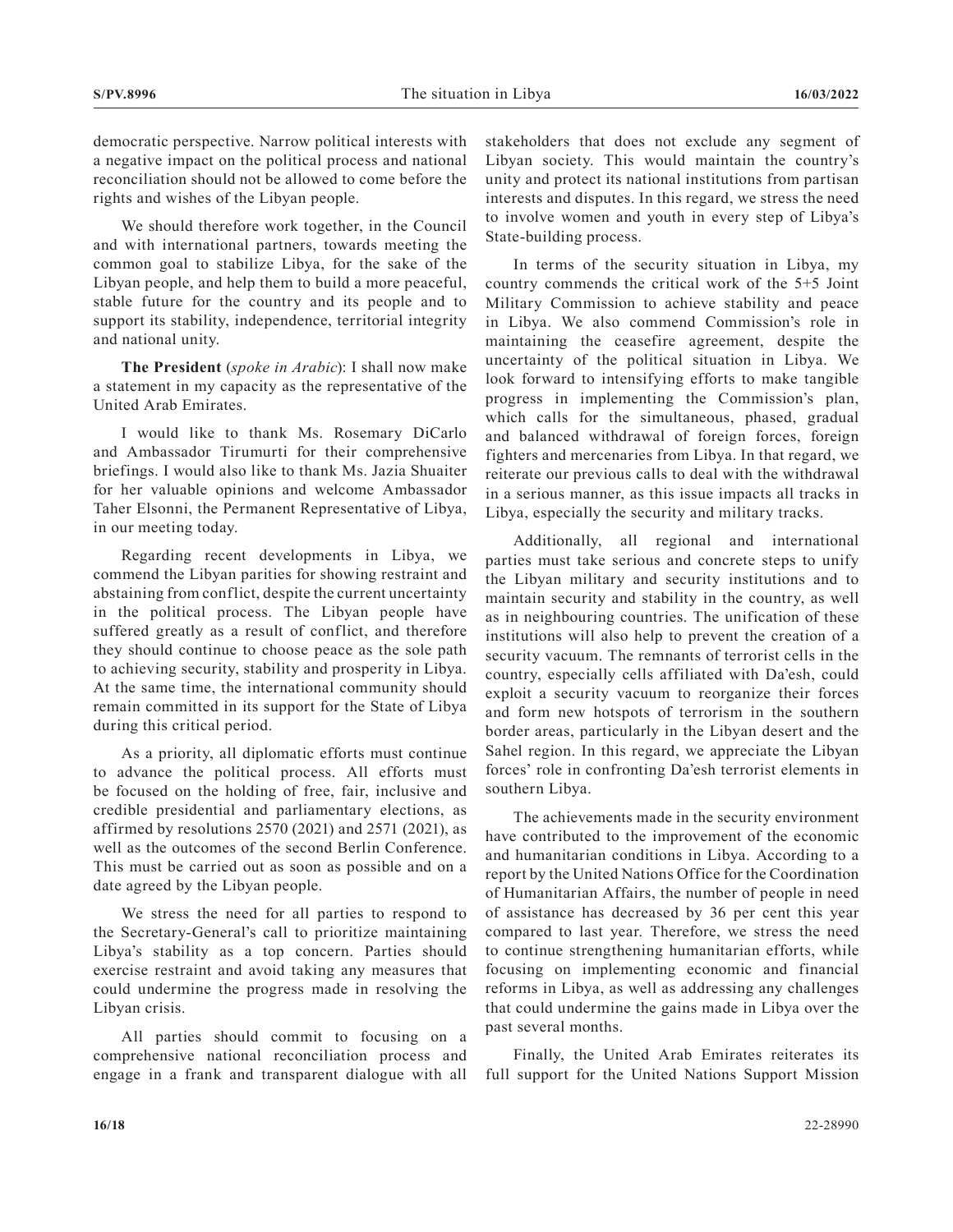in Libya calls for taking further steps to support the Mission in implementing its mandate more effectively.

I now resume my functions as President of the Council.

I now give the floor to the representative of Libya.

**Mr. Elsonni** (Libya) (*spoke in Arabic*): At the outset, I would like to congratulate you, Mr. President, on assuming the presidency of the Security Council this month and to thank you for organizing this meeting, despite the current exceptional global circumstances. I would like also to thank Ms. DiCarlo, Mr. Tirumurti and our sister, Ms. Jazia Shuaiter, for their briefings.

It is no exaggeration to state that the biggest challenge of my briefing today is to adequately describe the current situation in my country. I noticed from their statements the inability of some Council members to clearly describe or even understand the recent developments, not because of their lack of knowledge, but rather because of the complexity of the situation.

As Council members know and as they have noted today, the situation in Libya is very sensitive. Members have noted the regrettable political impasse that has prevailed since the failure to hold elections in December 2021, which we had all hoped for. We are currently going through a very critical phase. We are at a dangerous crossroads, with the spectre of political and institutional division looming over us once again a year after the Geneva agreement and its outcome as well as many months-long local and international efforts.

We are witnessing this political impasse at a time when we are starting to see some community consensus and an end to war and armed conflict. Thus the only way forward is to work together seriously and positively during this period to avert further divisions. All efforts and initiatives must focus on de-escalation, and elections must be held as soon as possible, as mentioned in the outcomes of the Berlin and Paris talks and the relevant Security Council resolutions. The most important thing is that this would respond to the aspirations of the more than 3 million voters who are looking forward to an end to the transitional phase and would help to prevent any torpedoing of current preparations despite the many challenges that could lead to losing that momentum.

As soon as we see signs of détente in the Libyan crisis and advance one step, some attempt to push us back many steps. Differences and a lack of genuine consensus are still the primary features of the current political landscape. That is the result of the political polarization resulting from the crisis, fuelled by multiple negative incidents of international interference by countries that have transferred their conflicts to us. Our stability is now subject to their concerns and their interests. Thus holding transparent and fair elections based on consensus laws and on a strong constitutional basis is the only genuine guarantee that can return legitimacy to the people, end the conflict and resolve the situation in the country. That is what we have stressed time and again and what was also reflected in all the statements made at this meeting.

In that context, we refer to the initiative of the President of the Government of National Unity announced recently. He presented, in keeping with his vision, means of addressing the political impasse in order to ensure the holding of elections. He explained the various mechanisms to achieve such a goal through the creation of political circumstances conducive to the elections without delay. That is in line with the Secretary-General's announced position that stresses the need to hold elections as soon as possible and put an end to the transitional period, based on recent United Nations initiatives that attempt to find a consensus between the House of Representatives and the High State Council to establish a consensual constitutional basis.

In that regard, and despite all obstacles, we call once again on all local and international actors, particularly the United Nations, to support the efforts of the High National Election Commission and send their own teams to assess existing needs so that we can prepare for the upcoming elections well ahead of time. That would send a clear message to all about how serious the international community is as to the holding of general elections when circumstances allow. That is the step to which everyone is looking forward.

The efforts of the Presidency Council are continuing to garner consensus among all Libyans, despite existing challenges. The members of the Presidency Council have held a number of meetings and talks among all national stakeholders throughout the country to find common denominators that would help resolve the current political impasse. It also aims to launch the process of national reconciliation.

In that vein, a committee of legal experts has been established to prepare a draft law to be submitted to the legislative authorities to be adopted. Over the past period, they have reviewed and assessed more than 30